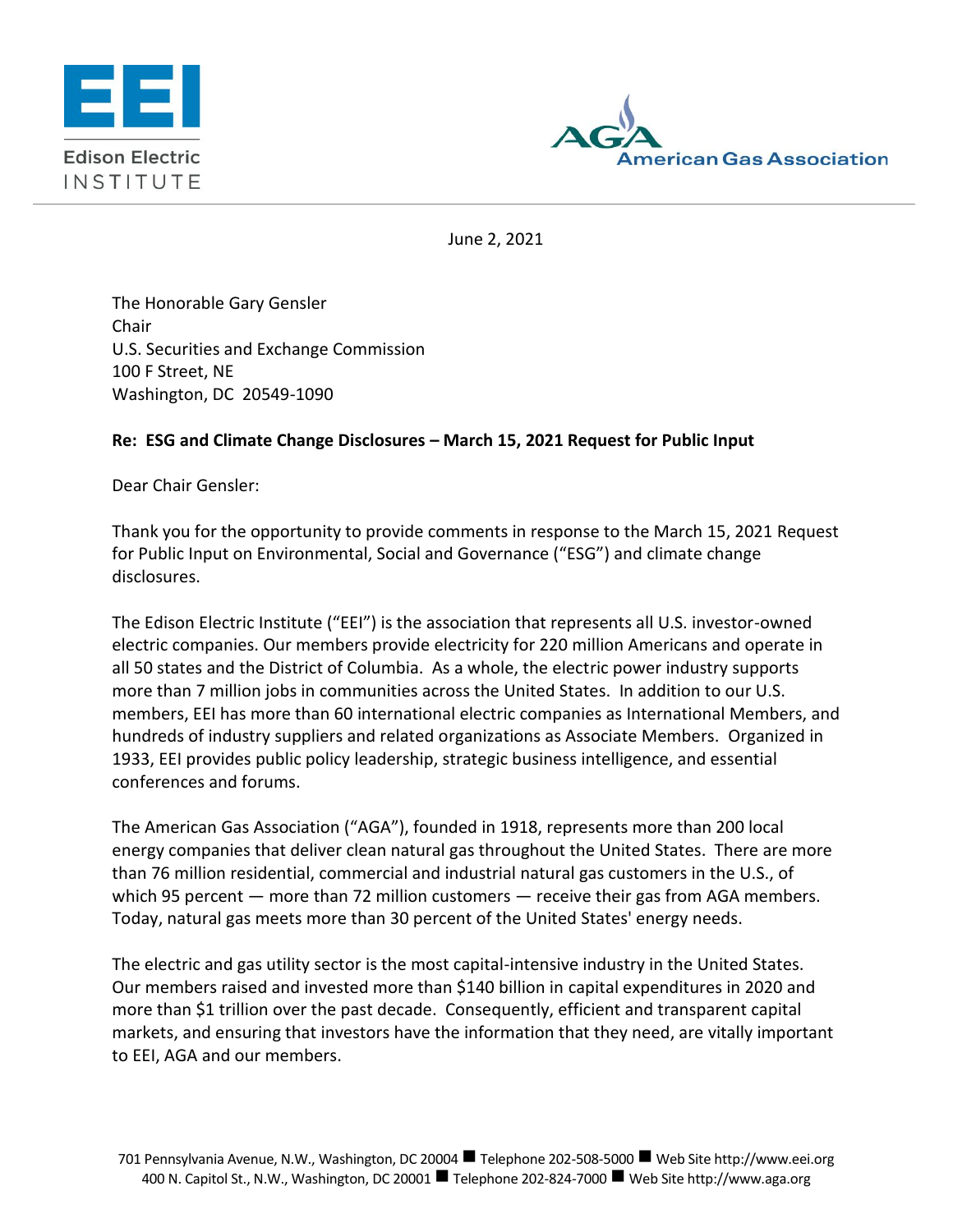Our members are leading the transition to the lower-carbon energy economy. In fact, as of the end of 2020, the electric power sector had reduced carbon emissions by 40 percent compared to 2005 levels, the lowest level in more than 40 years. Many of our members have pledged to reach net zero emissions by 2050 and have set interim reduction targets in advance of 2050. The methane emissions best practices implemented by AGA member gas utilities have helped reduce methane emissions from U.S. natural gas distribution by 69 percent since 1990, even as the industry added more than 788,000 miles of pipeline to serve 21 million more customers. These emissions reductions efforts are evidence of the electric and gas utility industry commitment to ESG and climate-related initiatives, and we applaud the United States Securities and Exchange Commission's (the Commission) focus on the related disclosures.

Climate change disclosure and, more broadly, ESG disclosures, have been a critical topic for EEI, AGA, and our members for many years. In fact, our industry developed the first-of-its-kind ESG reporting template with a focus on environmental and climate disclosure, the EEI-AGA ESG/Sustainability Reporting Template. Recognizing the importance of climate change disclosure, we began the process of developing and implementing our ESG template several years ago.

What makes our template unique is that it was developed with and for investors, who emphasized the importance of consistent, brief, relevant disclosure metrics accompanied by narrative, qualitative discussion. This group has included 9 of the 10 largest institutional investors in the United States, representing over \$31 trillion of assets under management. Our process is both transparent and inclusive, as we have invited policymakers and representatives of proxy advisory firms, rating agencies, ESG rating providers, non-governmental organizations (NGOs), including Ceres, the Sustainability Accounting Standards Board (SASB), and the Task Force on Climate-related Financial Disclosures (TCFD), and other key stakeholders to participate and provide feedback that we incorporate into the template.

Through ongoing collaboration, we regularly enhance the template based on evolving investor feedback and their ESG informational needs. In fact, every year for the past four years, our members have met semi-annually with a comprehensive group of institutional investors, lenders and financial institutions to assess and refine our ESG template. In the Appendix, we have attached information related to the latest version of the template, which our members will use to complete their ESG/Sustainability disclosures later this year. We ask you to preserve the value of this effort by adopting the latest template specifically for our industry, and our model process more generally, as the basis for any specific disclosure requirements you may adopt.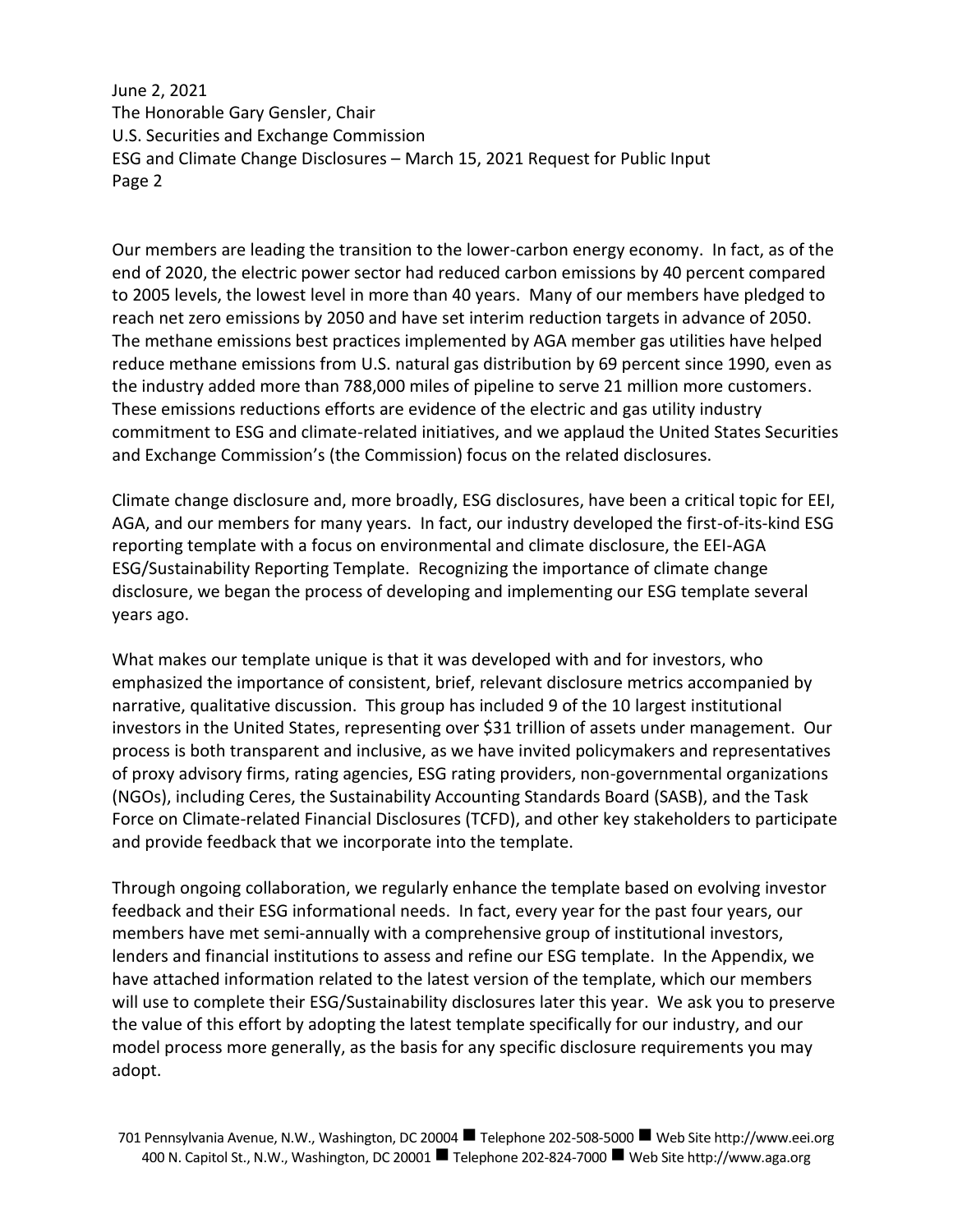## **Executive Summary**

The electric and gas utility industry is committed to ESG and climate-related initiatives, and we support the Commission's focus on the related disclosures. Our experience in developing the EEI-AGA ESG/Sustainability Reporting Template, the first-of-its-kind, sector-wide ESG reporting template with a focus on environmental and climate disclosure, has helped to inform our comments to the Commission.

We believe that ESG, and specifically climate change, disclosures are best determined in collaboration between registrants and investors, and should be flexible, sector-specific, and principles-based as opposed to a rules-based, one-size fits all approach. We urge the Commission to focus its efforts on the provision of concise and financially material climate change information by issuer companies for investors. We recommend that the Commission adopt a "furnished" not "filed" approach that includes enhanced safe harbor provisions. Finally, the Commission should provide registrants the flexibility to make climate disclosures using either nationally recognized, industry-developed, or internally developed reporting standards, such as the EEI-AGA ESG/Sustainability Reporting Template, which we specifically recommend for our industry.

Should the Commission opt to identify an entity to oversee the reporting framework, we recommend an independent body with characteristics similar to the Financial Accounting Standards Board (FASB) and the Public Company Accounting Oversight Board (PCAOB) including a focused mission, an expert board representing the full diversity of stakeholder interests, a rigorous and open process, transparent and impartial funding, and sound governance, complemented by Commission oversight before such standards are finalized. We also caution against delegating the development of public-company disclosure requirements to NGOs or private disclosure companies.

We understand that ESG disclosures are nascent and evolving, as are investor needs and expectations for this information. We believe our recommendations are consistent with the following recent public statement by John Coates, Acting Director of the Division of Corporation Finance, "Going forward, I believe SEC policy on ESG disclosures will need to be both adaptive and innovative. We can and should continue to adapt existing rules and standards to the realities of climate risk, for example, and the fact that investors increasingly are asking for ESG information to help them make informed investment and voting decisions. We will also need to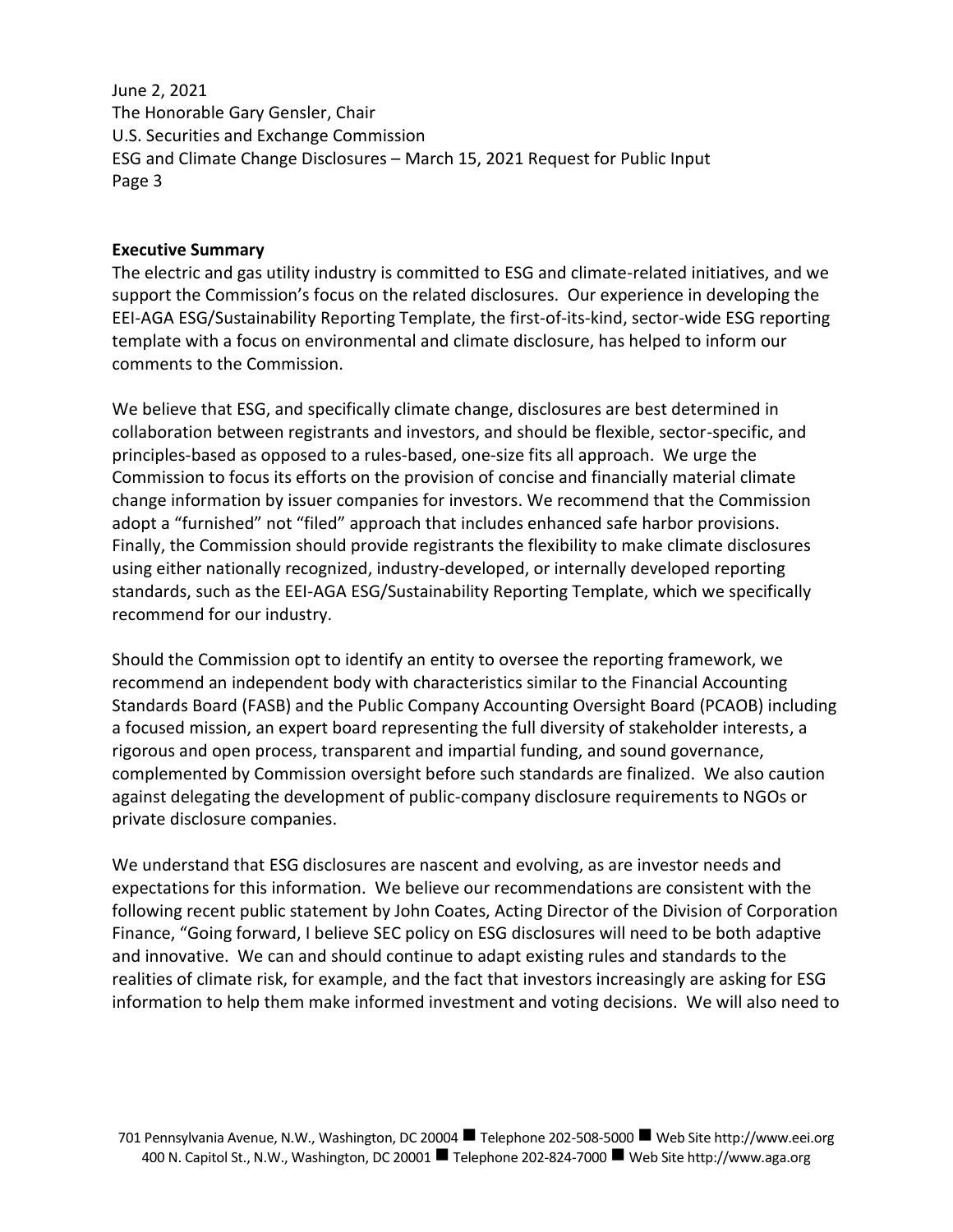be open to and supportive of innovation – in both institutions and policies on the content, format and process for developing ESG disclosures."<sup>1</sup>

## **Detailed Comments**

Below we provide detailed responses to each of the questions posed in the March 15, 2021, request for public input.

**1. How can the Commission best regulate, monitor, review, and guide climate change disclosures in order to provide more consistent, comparable, and reliable information for investors while also providing greater clarity to registrants as to what is expected of them? Where and how should such disclosures be provided? Should any such disclosures be included in annual reports, other periodic filings, or otherwise be furnished?**

As our experience has demonstrated, we believe the best process to identify appropriate metrics and disclosures—the process that has been very successful for our industry and its investors—is for industries to work with investors and other stakeholders to identify and disclose the relevant, financially material quantitative metrics and qualitative information that will be the most useful to investors for a particular industry. This process will drive consistency, comparability, and reliability in climate-change disclosures, the three goals that you identified in your question.

The Commission could accomplish these goals by more specifically establishing expectations for annual disclosure by registrants in one of several ways. This specificity would reduce the potential for confusing, repetitive, or duplicative disclosures, and therefore benefit both registrants and investors. One option would be through the addition of a new Item in Part I of Form 10-K that identifies the location of the registrant's climate change disclosures, which should be, at the registrant's election, either on a website or in the Form 10-K itself. If outside the Form 10-K, this would allow registrants to name the report(s) in which the climate change information can be found without incorporating that information by reference into the Form 10-K.

In all cases, the information provided should be limited to that which is material for investors, consistent with the Commission's mission of "protecting investors, maintaining

<sup>&</sup>lt;sup>1</sup> John Coates, Acting Director, Division of Corporate Finance, U.S. Securities and Exchange Commission, ESG Disclosure-Keeping Pace with Developments Affecting Investors, Public Companies and the Capital Markets (Mar. 11, 2021), . U.S. Securities and Exchange Commission. Retried from: https://www.sec.gov/news/publicstatement/coates-esg-disclosure-keeping-pace-031121 .

<sup>701</sup> Pennsylvania Avenue, N.W., Washington, DC 20004 Telephone 202-508-5000 Web Site http://www.eei.org 400 N. Capitol St., N.W., Washington, DC 20001 ■ Telephone 202-824-7000 ■ Web Site http://www.aga.org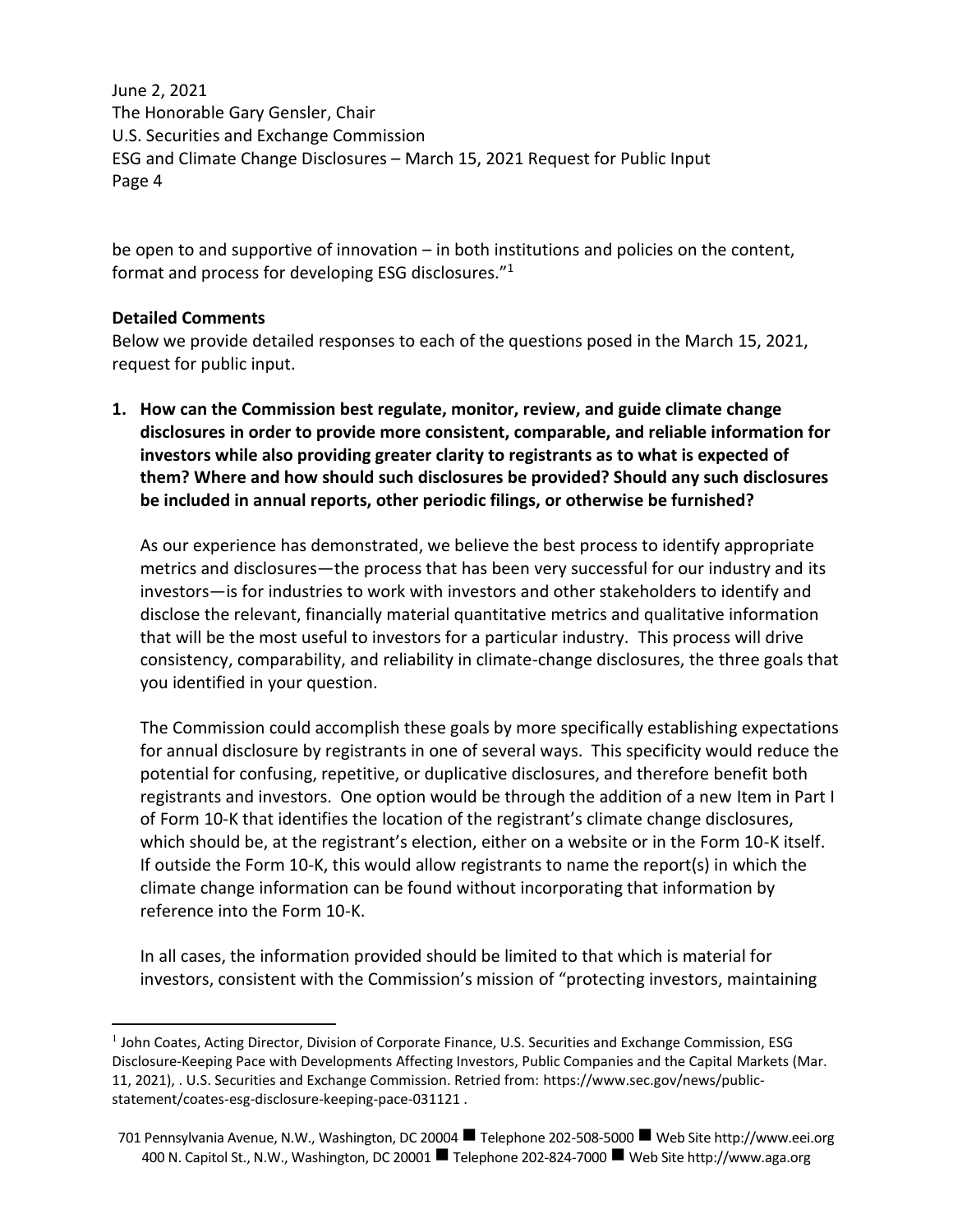fair, orderly, and efficient markets, and facilitating capital formation," and should be deemed "furnished" to the Commission and not "filed" with the Commission. This recommended treatment reflects our experience that ESG disclosures generally, and climate change disclosures specifically, are evolving and are at least several years from being sufficiently mature to support the more rigorous liability structure attendant to "filed" information. We discuss this concern in more detail later in our comments.

Moreover, the evolving nature of climate change disclosures as well as the forward-looking nature of the models used to analyze items such as future emission rates support the need to provide a safe harbor for ESG disclosures when the disclosures have been prepared in good faith, even from traditional Rule 10b-5 liability. This approach also would be consistent with the protections afforded under the Private Securities Litigation Reform Act of 1995 for certain forward-looking statements. We reemphasize that climate change data and disclosure are inherently uncertain—particularly scenario-based data and forwardlooking models using long time horizons. Therefore, a safe harbor is necessary and would allow, as well as encourage, companies to provide more robust information without unnecessarily exposing them to liability as the models and scenarios change over time.

As we discuss more fully in our response to Question 10, we recognize and appreciate the value, both to registrants and the users of their reports, of high-quality disclosures, and we fully support processes that achieve that objective. Notwithstanding this priority, we are concerned that an unintended consequence of incorporating new and evolving ESG disclosures within the same reporting and liability structure as more mature, objective requirements may have the counterproductive effect of constraining more robust disclosures and producing more compliance-oriented, boilerplate results. Accordingly, we believe the framework proposed above is necessary to support the adoption of specific requirements that will lead to effective disclosure of these topics.

**2. What information related to climate risks can be quantified and measured? How are markets currently using quantified information? Are there specific metrics on which all registrants should report (such as, for example, scopes 1, 2, and 3 greenhouse gas emissions, and greenhouse gas reduction goals)? What quantified and measured information or metrics should be disclosed because it may be material to an investment or voting decision? Should disclosures be tiered or scaled based on the size and/or type of registrant)? If so, how? Should disclosures be phased in over time? If so, how? How are markets evaluating and pricing externalities of contributions to climate change? Do climate change related impacts affect the cost of capital, and if so, how and in what ways? How have registrants or investors analyzed risks and costs associated with climate** 

<sup>701</sup> Pennsylvania Avenue, N.W., Washington, DC 20004 Telephone 202-508-5000 Web Site http://www.eei.org 400 N. Capitol St., N.W., Washington, DC 20001 ■ Telephone 202-824-7000 ■ Web Site http://www.aga.org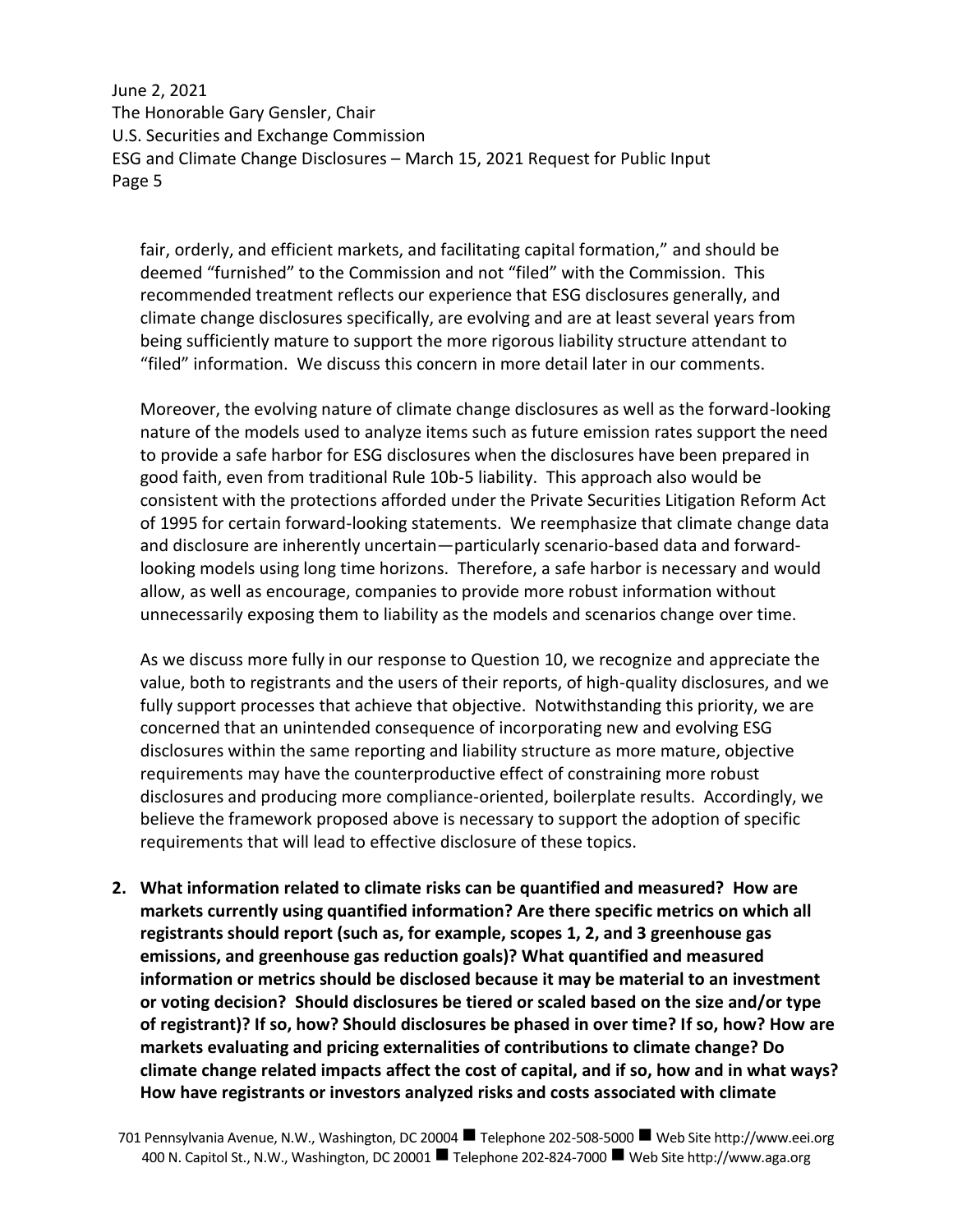**change? What are registrants doing internally to evaluate or project climate scenarios, and what information from or about such internal evaluations should be disclosed to investors to inform investment and voting decisions? How does the absence or presence of robust carbon markets impact firms' analysis of the risks and costs associated with climate change?**

a. The information that can be measured and quantified will vary widely by industry. For the electric industry, investors identified carbon emissions as the most important quantitative factor. The boundaries of these emissions and results should be disclosed and may vary by company, but generally include direct carbon emissions from utilityowned generation and power that is purchased for the delivery to and use by customers. Similarly, for the gas utility sector, investors are considering direct methane emissions that are controlled by the utility. These metrics are reflected in the EEI-AGA ESG/Sustainability Reporting Template.

In addition, a qualitative description of the utility's electric fleet transition, ESG goals, and GHG profile enables investors to assess its strategy and progress. The utility's fleet transition is also of relevance in assessing the electric sector contribution to economywide reductions. As the electric sector makes strides in reducing its own emissions , it is simultaneously driving emissions reductions for other companies, industries, and sectors across the economy, including transportation. Current ESG frameworks do not account for this economy-wide benefit, and in fact, could penalize the electric sector. Any Commission regulations need to be flexible and broad enough to transparently reflect this dynamic and the role of industries that drive reductions across the entire economy to achieve national-level climate goals.

Our experience with the EEI-AGA ESG/Sustainability Reporting Template indicates that this modest number of factors has fulfilled investors' ESG disclosure needs to date. Furthermore, investors repeatedly have emphasized the need to make and keep our ESG climate-related disclosures concise, uniform, and comparable. Based on this investor guidance, our approach has been to provide brief and understandable disclosures focused on investors' stated needs.

b. Our experience also shows that including certain additional factors—such as derivative analysis of possible, forward-looking societal climate impacts or other externalities while possibly interesting, does not meaningfully increase investors' ability to assess climate-related performance. Investors instead look for information that is directionally accurate and that can inform their views with respect to overall registrant performance

<sup>701</sup> Pennsylvania Avenue, N.W., Washington, DC 20004 Telephone 202-508-5000 Web Site http://www.eei.org 400 N. Capitol St., N.W., Washington, DC 20001 ■ Telephone 202-824-7000 ■ Web Site http://www.aga.org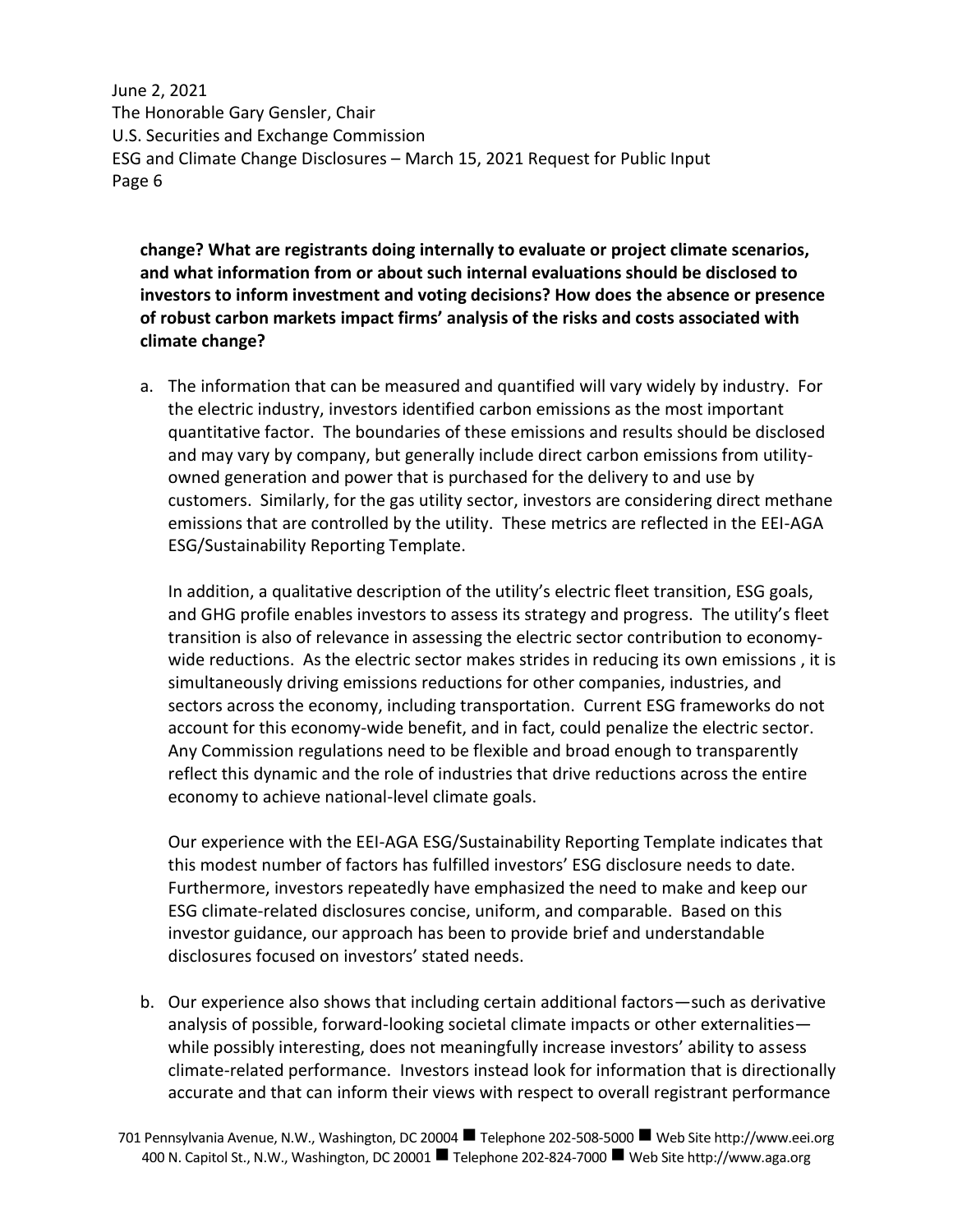and trajectory. Investors have expressly told us that more quantification or derivative analysis of climate impacts beyond a specific entity and its industry peers (for example, speculative impacts on broader climate measures or hypothetical inferences of any one entity's contribution toward global climate impacts) would not meaningfully improve, and possibly could hinder, the quality of their investment decisions.

We understand that various other stakeholders (e.g., academics and environmental organizations, etc.) use other types of quantified information for a range of purposes beyond those contemplated by securities laws—for example, scenario analysis, measures of macro climate impacts, physical climate risk assessment, and others. Beyond investors' clear indication that such information is not helpful for their purposes, this type of quantified information is speculative and should not be included in disclosures that may be required by the SEC and subject to the rigors and responsibilities attendant to inclusion in documents filed with the Commission. The Electric Power Research Institute's (EPRI's) report, Climate Disclosure and Voluntary Reporting Trends, provides additional details.<sup>2</sup>

c. We do not believe that disclosure across industries should be a one-size-fits-all standard. In particular, we are not aware of any single metric or small set of metrics that would apply universally. For example, carbon emissions from electric generation operations or methane intensity from natural gas networks are possibly the most recognized metrics for electric and gas utilities, respectively, but these would be of lesser relevance for a publicly traded consulting firm or a mall-based restaurant chain.

Because the most relevant metrics will differ across industries, we recommend that, to the extent disclosure of specific metrics is required, they should be industry-specific metrics rather than uniform, across-the-board standards for all registrants, in a fashion analogous to the industry guides the SEC has adopted for other industry-specific disclosures. Therefore, our recommendation is for an industry-specific approach as a way to maximize the likelihood that registrants will provide investors with consistent, comparable and reliable information. This approach also would be consistent with the Commission's focus on principles-based disclosure.

d. Our members' observation is that a "robust carbon market" does not exist today, and any required disclosures based on a "market" that does not exist or is illiquid as a result

<sup>2</sup> Electric Power Research Institute, *Climate Disclosure and Voluntary Reporting Trends: 2019 Activity Survey Results* (Dec. 2020).

<sup>701</sup> Pennsylvania Avenue, N.W., Washington, DC 20004 Telephone 202-508-5000 Web Site http://www.eei.org 400 N. Capitol St., N.W., Washington, DC 20001 ■ Telephone 202-824-7000 ■ Web Site http://www.aga.org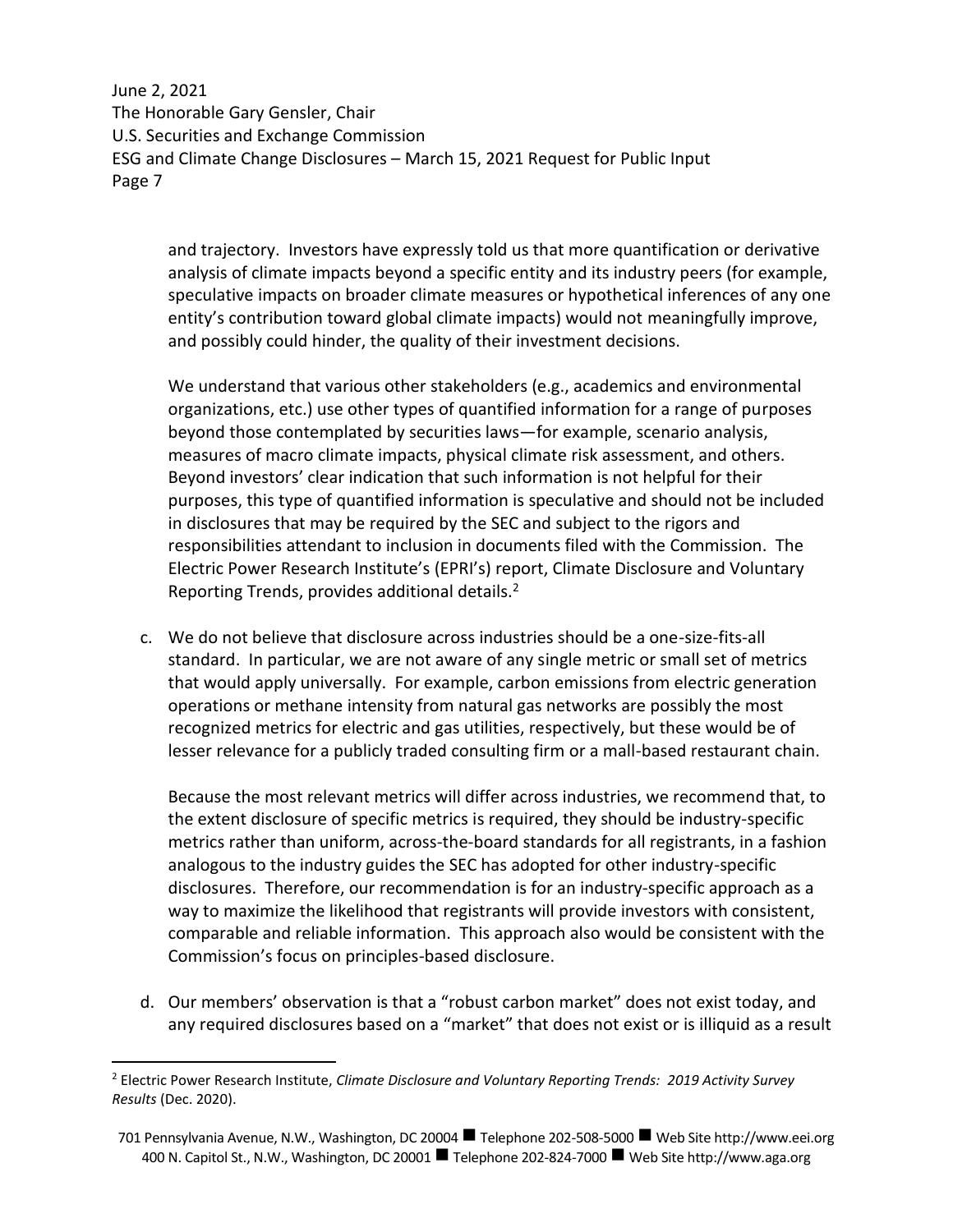of opaque price discovery or infrequent transaction activity would be fraught with risk, as illustrated by historical issues with illiquid derivatives and commodities markets. Further, we believe that any such carbon market is not imminent, if it ever will exist, and inevitably will be driven by regulatory and legislative requirements that are subject to change over time, which could undermine the value of disclosures that incorporate a then-current carbon price. Using the approach we recommend, the existence or absence of such a market is not a condition for investor-focused, relevant disclosures.

**3. What are the advantages and disadvantages of permitting investors, registrants, and other industry participants to develop disclosure standards mutually agreed by them? Should those standards satisfy minimum disclosure requirements established by the Commission? How should such a system work? What minimum disclosure requirements should the Commission establish if it were to allow industry-led disclosure standards? What level of granularity should be used to define industries (e.g., two-digit SIC, four-digit SIC, etc.)?** 

As described above, we believe that the best disclosures reflect the collaborative efforts of industries, investors, and other stakeholders. We also believe that any registrant disclosures should identify the source of the disclosure standards that are followed, which could be nationally recognized, industry-developed, or internally developed standards, such as the EEI-AGA ESG/Sustainability Reporting Template, which we specifically recommend adopting for our industry.<sup>3</sup>

This approach would result in broad adoption of well-considered, industry-comparable and investor-supported standards over a reasonable period of time, but would not prohibit registrants from utilizing an approach that they believe is more appropriate. Investors will provide appropriate discipline. We note that four-digit SIC codes may be useful in identifying and grouping industries with similar operations, risks, and other characteristics that would lend themselves to comparability and the application of common standards.

**4. What are the advantages and disadvantages of establishing different climate change reporting standards for different industries, such as the financial sector, oil and gas, transportation, etc.? How should any such industry-focused standards be developed and implemented?**

<sup>&</sup>lt;sup>3</sup> Refer to the Appendix for information about the EEI-AGA ESG/Sustainability Reporting Template.

<sup>701</sup> Pennsylvania Avenue, N.W., Washington, DC 20004 Telephone 202-508-5000 Web Site http://www.eei.org 400 N. Capitol St., N.W., Washington, DC 20001 ■ Telephone 202-824-7000 ■ Web Site http://www.aga.org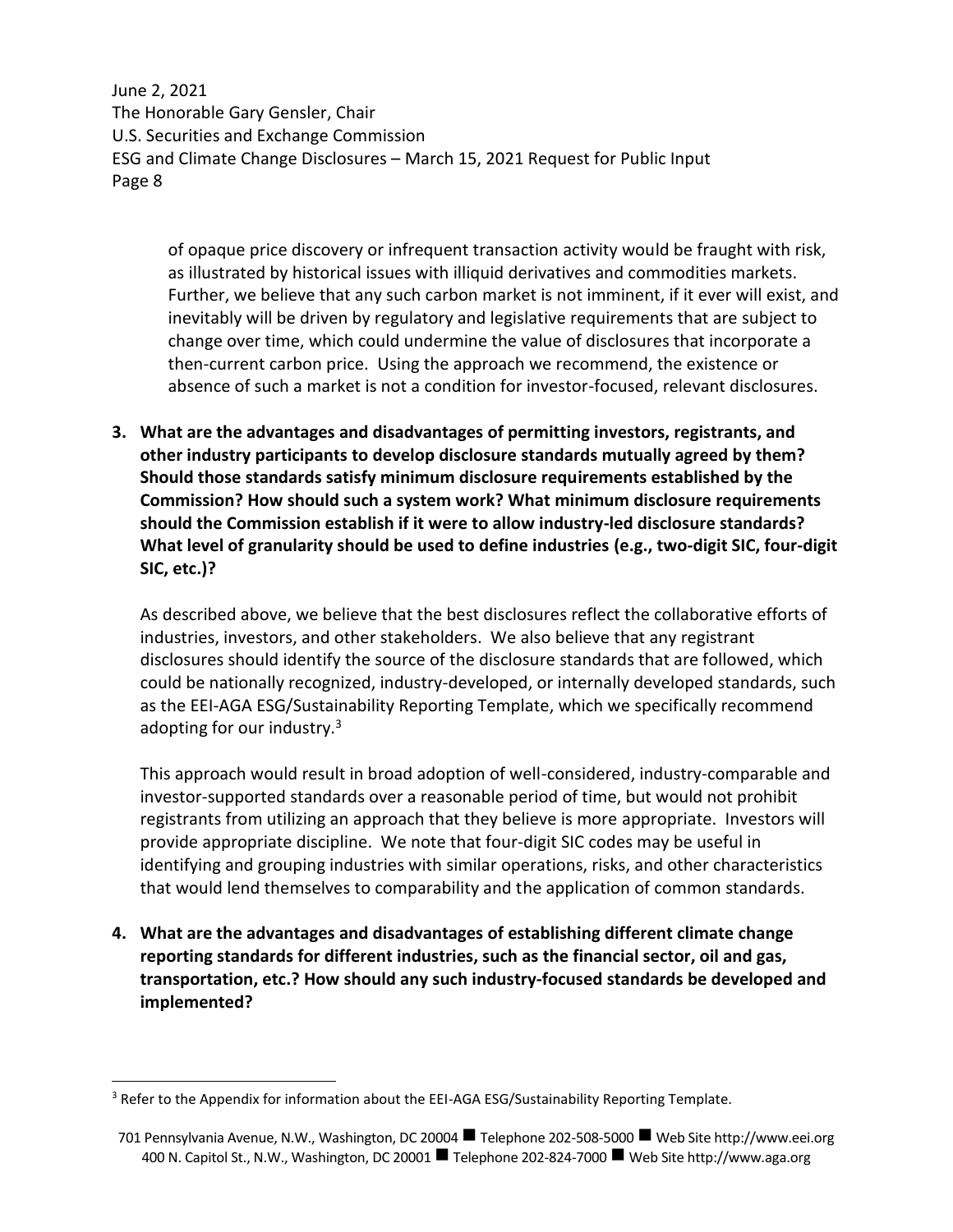As discussed above, our experience demonstrates that flexibility and the development of relevant disclosure standards by different industries, working with investors, will generate the most useful information for investors.

**5. What are the advantages and disadvantages of rules that incorporate or draw on existing frameworks, such as, for example, those developed by the Task Force on Climate-Related Financial Disclosures (TCFD), the Sustainability Accounting Standards Board (SASB), and the Climate Disclosure Standards Board (CDSB)? Are there any specific frameworks that the Commission should consider? If so, which frameworks and why?**

Our experience has been that groups focused specifically on developing climate-related disclosure standards often are not primarily focused on the goal of financial securities disclosure, which is to provide investors with the timely, accurate, and complete financially material information they need to make confident and informed investment decisions. As a related consequence, standards developed by such groups generally do not consider, and are not consistent with, the financial materiality threshold underlying effective, investorfocused disclosures under the securities laws. Further, such standards often are excessively lengthy and prescriptive, requiring disclosure of significant amounts of information that is not material, which is inconsistent with the Commission's emphasis on disclosure effectiveness through focused, appropriately brief, material registrant-specific information. One of the main reasons that EEI and AGA developed our template was that the existing disclosure standards and frameworks did not meet investor needs for industry-specific metrics for our sector based on investors' feedback.

We believe that it is appropriate to encourage registrants to disclose their climate-related information in a manner generally consistent with a recognized framework. We would not, however, impose on all registrants the requirement to use a specific reporting framework or even select from a short list of possible reporting frameworks from which all registrants would be required to choose. We recommend an approach that encourages development of the most relevant framework for each industry in consultation with investors and other stakeholders and do not believe that there is significant benefit from being restrictive in this regard.

We caution against delegating the development of public-company disclosure requirements to NGOs or private companies. The processes for standards development by NGOs and private disclosure companies often are not transparent and do not adequately reflect the input of the impacted investors and issuer companies as critical stakeholders. There simply can be no assurance that the disclosures sponsored by those groups reflect the input and

<sup>701</sup> Pennsylvania Avenue, N.W., Washington, DC 20004 Telephone 202-508-5000 Web Site http://www.eei.org 400 N. Capitol St., N.W., Washington, DC 20001 ■ Telephone 202-824-7000 ■ Web Site http://www.aga.org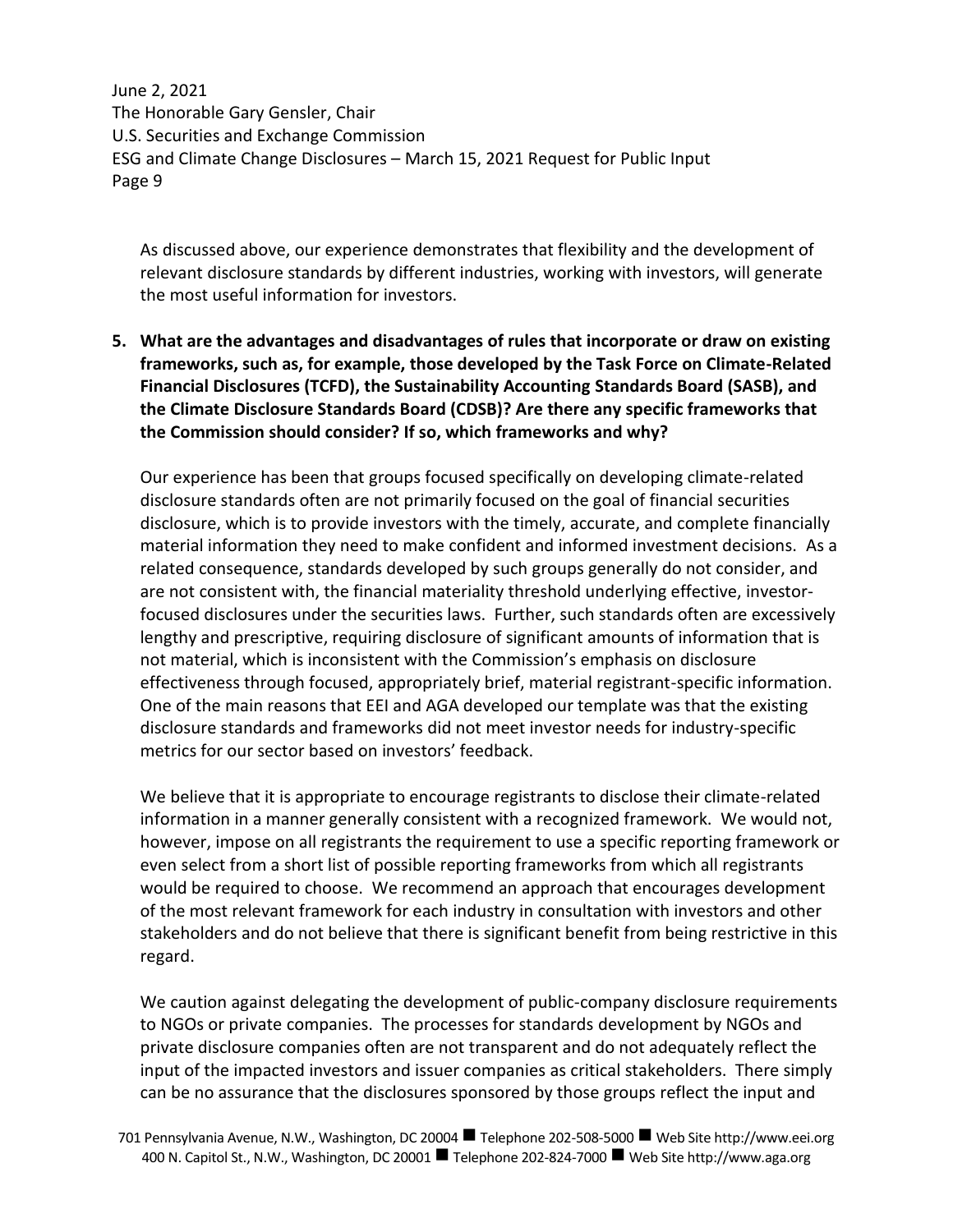needs of informed investors rather than those of special interests. None of these existing groups is subject to direct SEC oversight or indirect oversight as part of a self-regulatory organization, and delegation of rule-making authority to NGOs would be impermissible under the Administrative Procedures Act.

With these concerns noted, if a registrant wants to use NGO-developed standards, it could do so as we suggest above. Today, we believe that most companies would present disclosures that are consistent with TCFD's framework, as does the EEI-AGA ESG/Sustainability Reporting Template. We believe that the TCFD provides a reasonable framework for considering scenario analysis and the development of climate-related financial disclosure, without defining specific disclosure standards. However, other frameworks exist, such as the World Economic Forum's, and others likely will be created in the future that may be appropriate to consider.

**6. How should any disclosure requirements be updated, improved, augmented, or otherwise changed over time? Should the Commission itself carry out these tasks, or should it adopt or identify criteria for identifying other organization(s) to do so? If the latter, what organization(s) should be responsible for doing so, and what role should the Commission play in governance or funding? Should the Commission designate a climate or ESG disclosure standard setter? If so, what should the characteristics of such a standard setter be? Is there an existing climate disclosure standard setter that the Commission should consider?**

Our experience has shown that ESG disclosures and climate-related financial disclosures are nascent and evolving. Climate change disclosures will need to change as investor interest and the sustainability programs of registrants evolve and mature. By contrast, a prescriptive, rules-based approach could quickly become obsolete or irrelevant as investors' information needs evolve. The approach we recommend would support that evolution. In this regard, it will also be important to provide for a phased introduction of any new disclosure standards over time, particularly for smaller companies, and for all companies to the extent that new or extensive disclosures are required.

We reiterate that we do not believe the development or oversight of public-company disclosure requirements can or should be delegated. The ability to delegate such power to a non-federal body would, in our view, require explicit Congressional statutory authorization that does not currently exist. It is critical that any standards that are mandatory be developed by the Commission with its proven track record of adopting highquality standards consistent with its mission and statutory authorities, reporting

<sup>701</sup> Pennsylvania Avenue, N.W., Washington, DC 20004 Telephone 202-508-5000 Web Site http://www.eei.org 400 N. Capitol St., N.W., Washington, DC 20001 ■ Telephone 202-824-7000 ■ Web Site http://www.aga.org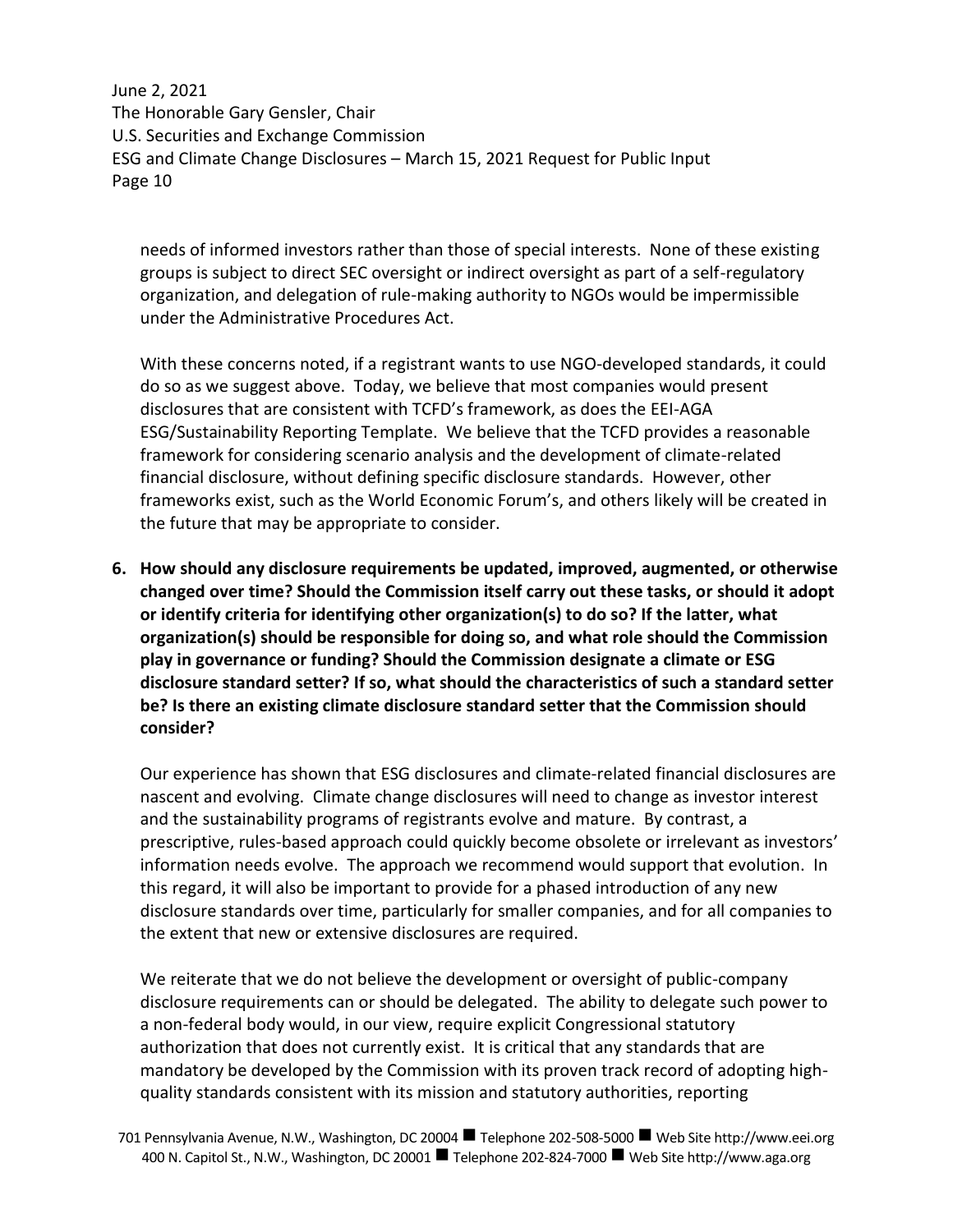requirements, and longstanding materiality principles. Even if there were legal authority for the Commission to delegate this important work to a NGO or other private entity, there is simply too much opportunity for any standards that are developed to be diverted by special interests from the primary purpose of informing investors and their investment decisions.

If the Commission determines that it is both legal and appropriate to designate an entity with specific responsibility for developing investor-focused climate-related disclosure standards that it could consider for final adoption, it should be an entity that embodies characteristics of time-tested organizations with proven track records of developing highquality standards, similar to those of the FASB, which has been designated by the Commission as the accounting standard setter for public companies. Key relevant characteristics of the FASB include Commission oversight, a focused mission, a rigorous and open process, transparent and impartial funding, and sound governance, important aspects of which we discuss below. Subject to the oversight of its trustees and engagement with the Commission and its staff, the FASB standards-setting process could readily be applied to ESG-related disclosures.

The FASB is subject to Commission oversight, and its mission is squarely focused on setting standards that provide material information to investors and other users of financial reports. The conceptual framework and principles underlying its standards are applied in a well-documented, thorough process that is robust and inclusive through publicly seeking, openly deliberating, and comprehensively addressing the input of all stakeholders using the expertise of its Board members and staff. Subject to the oversight of its trustees and engagement with the Commission and its staff, its standards provide the reporting framework underlying the U.S. capital markets that the Commission oversees.

Another important characteristic of any entity developing standards for public company climate disclosures is a diverse, expert board that is representative of all relevant stakeholder interests. The FASB is composed of recognized experts drawn from the variety of constituencies affected by its pronouncements, including financial statement preparers, users, auditors, and regulators, as well as academics and private companies. Similarly, the PCAOB also includes representatives with diverse backgrounds in government, regulation, financial statement preparation and auditing, and law. Any entity designated to develop climate disclosure standards should be constituted to assure that all affected stakeholder interests are represented.

In addition to the aspects of process, funding, and composition that we highlighted above, two other matters related to such an entity's authority are important given the evolving but

701 Pennsylvania Avenue, N.W., Washington, DC 20004 Telephone 202-508-5000 Web Site http://www.eei.org 400 N. Capitol St., N.W., Washington, DC 20001 ■ Telephone 202-824-7000 ■ Web Site http://www.aga.org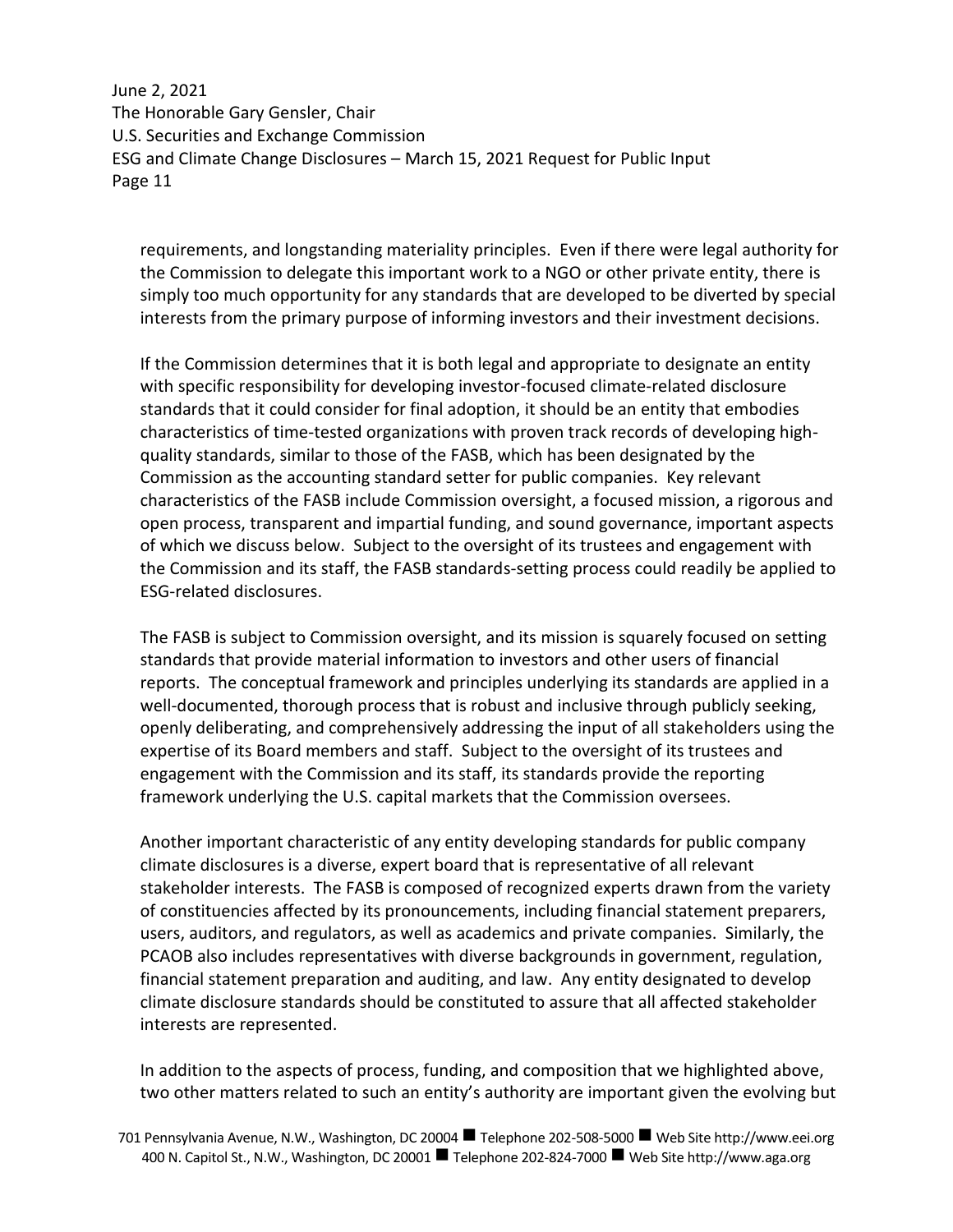still immature nature of climate-related disclosures. First, to assure that such standards can be responsive to investor needs in an environment that is changing rapidly, it will be important for this entity to have the authority to interpret and apply its standards as new fact patterns arise or issues of investor interest change over time (for example, similar to the FASB's Emerging Issues Task Force). As explained earlier, we have found this to be the case in the evolution of our ESG template.

Second, given that climate change, and more broadly ESG, represents a new type of disclosure, and consistent with our concerns about the lack of authorization to delegate this responsibility to a NGO, we believe such any standards developed via delegation should be subject to formal endorsement by the SEC, similar to the model for final adoption of PCAOB standards, in order to provide additional assurance that such standards, and the process through which they are developed, are of the highest quality.

**7. What is the best approach for requiring climate-related disclosures? For example, should any such disclosures be incorporated into existing rules such as Regulation S-K or Regulation S-X, or should a new regulation devoted entirely to climate risks, opportunities, and impacts be promulgated? Should any such disclosures be filed with or furnished to the Commission?**

As noted above, we proposed several possible approaches for climate-related disclosures, including a new Item in Part I of Form 10-K that identifies the location of the registrant's climate change disclosure. Several alternatives for publishing this information already are being widely used, such as posted sustainability reports (including the EEI-AGA ESG/Sustainability Reporting Template completed by our member companies), Global Reporting Initiative (GRI) reports, and disclosures by entities that have chosen to report using the metrics developed by SASB, among others. In light of our recommendation that registrants be permitted to adopt a recognized, industry-specific framework, such disclosures should include an explanation of the standards and framework applied, governance oversight, and similar items to the extent relevant. Further, any Commissionmandated disclosures should only be required at the parent company level.

We do not believe that other changes to Regulation S-K and, particularly, Regulation S-X are needed. And as also noted above, in every case such disclosures should be deemed furnished to, and not filed with, the Commission and should be subject to a safe harbor. While we recommend that registrants be given the option to use an existing third-party framework of their choice for climate disclosures under a furnished, not filed model, we

<sup>701</sup> Pennsylvania Avenue, N.W., Washington, DC 20004 Telephone 202-508-5000 Web Site http://www.eei.org 400 N. Capitol St., N.W., Washington, DC 20001 ■ Telephone 202-824-7000 ■ Web Site http://www.aga.org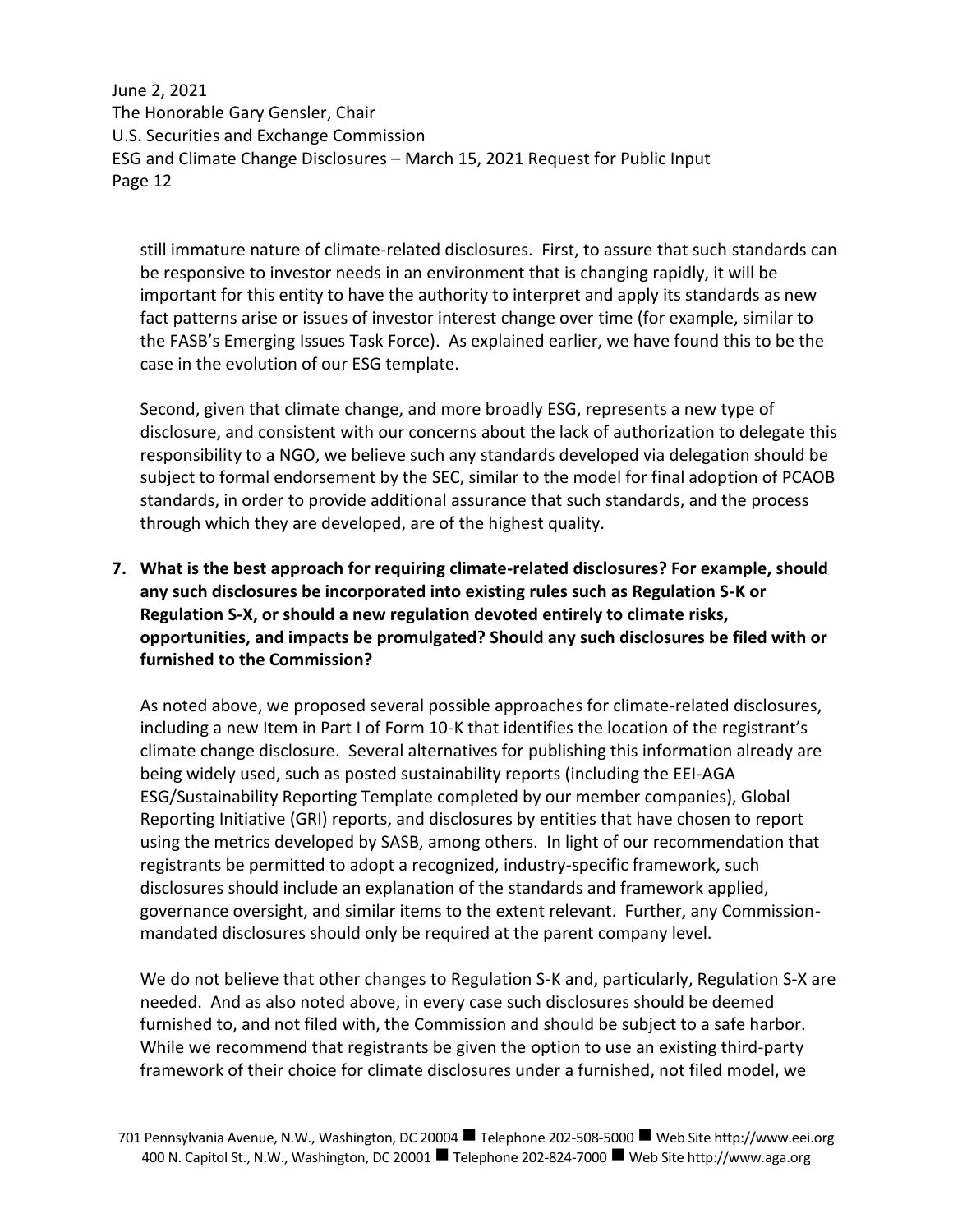reiterate that we do not support the appointment of a third-party to develop a reporting framework unless it is an independent entity created by the SEC.

# **8. How, if at all, should registrants disclose their internal governance and oversight of climate-related issues? For example, what are the advantages and disadvantages of requiring disclosure concerning the connection between executive or employee compensation and climate change risks and impacts?**

We believe that a general qualitative description of governance oversight could be provided, and since other governance matters already are included in the proxy statements (and some registrants already provide climate governance disclosure in response to investor interest), that vehicle may be a logical and appropriate location for similar matters for climate-related issues. As discussed above, our experience demonstrates that flexibility and the development of relevant disclosure standards by different industries, working with investors, will generate the most useful information for investors.

As with disclosure standards generally, governance oversight will vary widely among registrants. Building upon the example above, a publicly-traded consulting firm or mallbased restaurant chain likely will need less governance oversight on climate change activities and disclosure than a large industrial business, and any disclosure requirement should accommodate that. In the case of utilities, our members' Boards are engaged extensively in oversight of climate-related matters. We believe that decisions as to metrics used for executive compensation purposes are best left to compensation committees, and required disclosure regarding executive compensation decisions already exists.

**9. What are the advantages and disadvantages of developing a single set of global standards applicable to companies around the world, including registrants under the Commission's rules, versus multiple standard setters and standards? If there were to be a single standard setter and set of standards, which one should it be? What are the advantages and disadvantages of establishing a minimum global set of standards as a baseline that individual jurisdictions could build on versus a comprehensive set of standards? If there are multiple standard setters, how can standards be aligned to enhance comparability and reliability? What should be the interaction between any global standard and Commission requirements? If the Commission were to endorse or incorporate a global standard, what are the advantages and disadvantages of having mandatory compliance?**

For a variety of reasons, we urge the Commission to concentrate on industry-developed domestic standards as the best approach at this time. In the future, particularly as

<sup>701</sup> Pennsylvania Avenue, N.W., Washington, DC 20004 Telephone 202-508-5000 Web Site http://www.eei.org 400 N. Capitol St., N.W., Washington, DC 20001 ■ Telephone 202-824-7000 ■ Web Site http://www.aga.org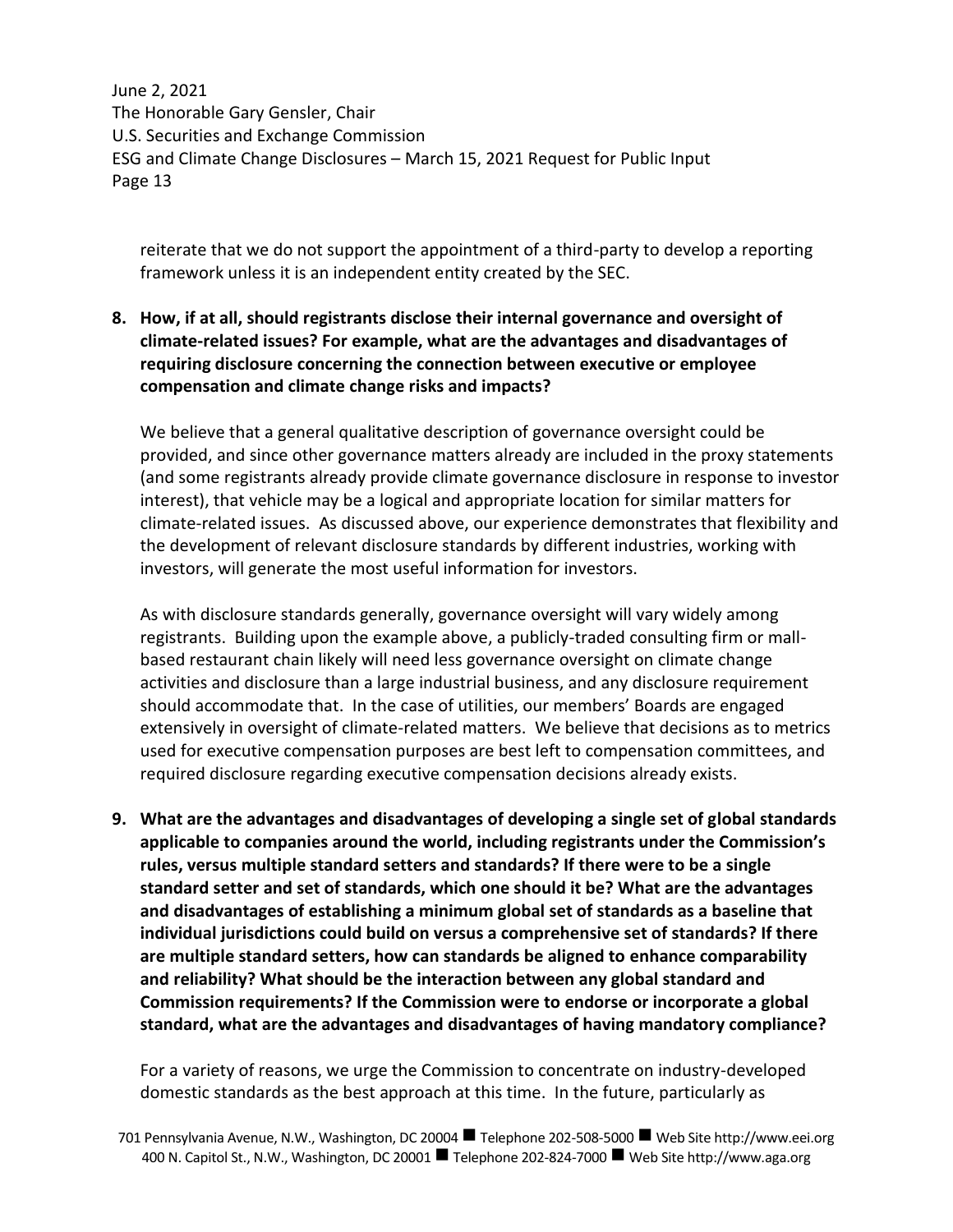experience with initial disclosures enables evolution and refinement to meet investor needs, consideration could be given as to whether these initial standards could be modified to support international disclosures. We engaged with international utility members and investors on ESG and our EEI-AGA ESG/Sustainability Reporting Template. While we are aware of the International Organization of Securities Commission's (IOSCO's) vision for an International Sustainability Standards Board (ISSB) under the IFRS Foundation, we believe the near-term interests of stakeholders in the capital markets regulated by the Commission would be served best and in a more timely way by focusing on domestic standards first.

Therefore, we recommend the Commission prioritize standards applicable to registrants subject to its rules rather than the development of a single set of global standards. The challenges that the accounting standard setters have experienced in efforts to converge U.S. GAAP with IFRS are instructive. For example, although investors worldwide provide capital, securities regulation occurs on a more refined scope, as evidenced by the Commission's oversight of U.S. capital markets. The Commission's requirements are informed primarily by U.S. stakeholders, whose focus and information requirements may differ from those of stakeholders in other countries and regions. Therefore, we believe the information needs of each regulator's stakeholders should take priority over seeking a single set of global standards at the expense of timely progress toward this primary goal.

There are many important considerations and added complexities to address when determining climate disclosures at the global level. In particular, for the energy industry in the United States, operation of electric and gas utilities is highly regulated by state utility commissions and federal agencies. Furthermore, the model of using energy markets to assure reliable power, including RTOs and ISOs, could make application of a single global standard challenging. Additionally, investor and regulator expectations, existing disclosures, and measurements vary across the globe and certain international requirements are perceived as more prescriptive and costly.

These and other significant contrasts between the interests of stakeholders in Commissionregulated capital markets as compared to global interests must be thoughtfully considered so as to avoid the risk that different international views on climate and ESG matters may overly complicate or compromise high quality disclosure, decrease the competitiveness of U.S. capital markets, or create a disincentive for capital formation through robust, public markets overseen by the Commission.

As we noted earlier, climate disclosure standards are new, evolving, and subject to significant ongoing change as investor needs, perceived risks, and possible new responses

<sup>701</sup> Pennsylvania Avenue, N.W., Washington, DC 20004 Telephone 202-508-5000 Web Site http://www.eei.org 400 N. Capitol St., N.W., Washington, DC 20001 ■ Telephone 202-824-7000 ■ Web Site http://www.aga.org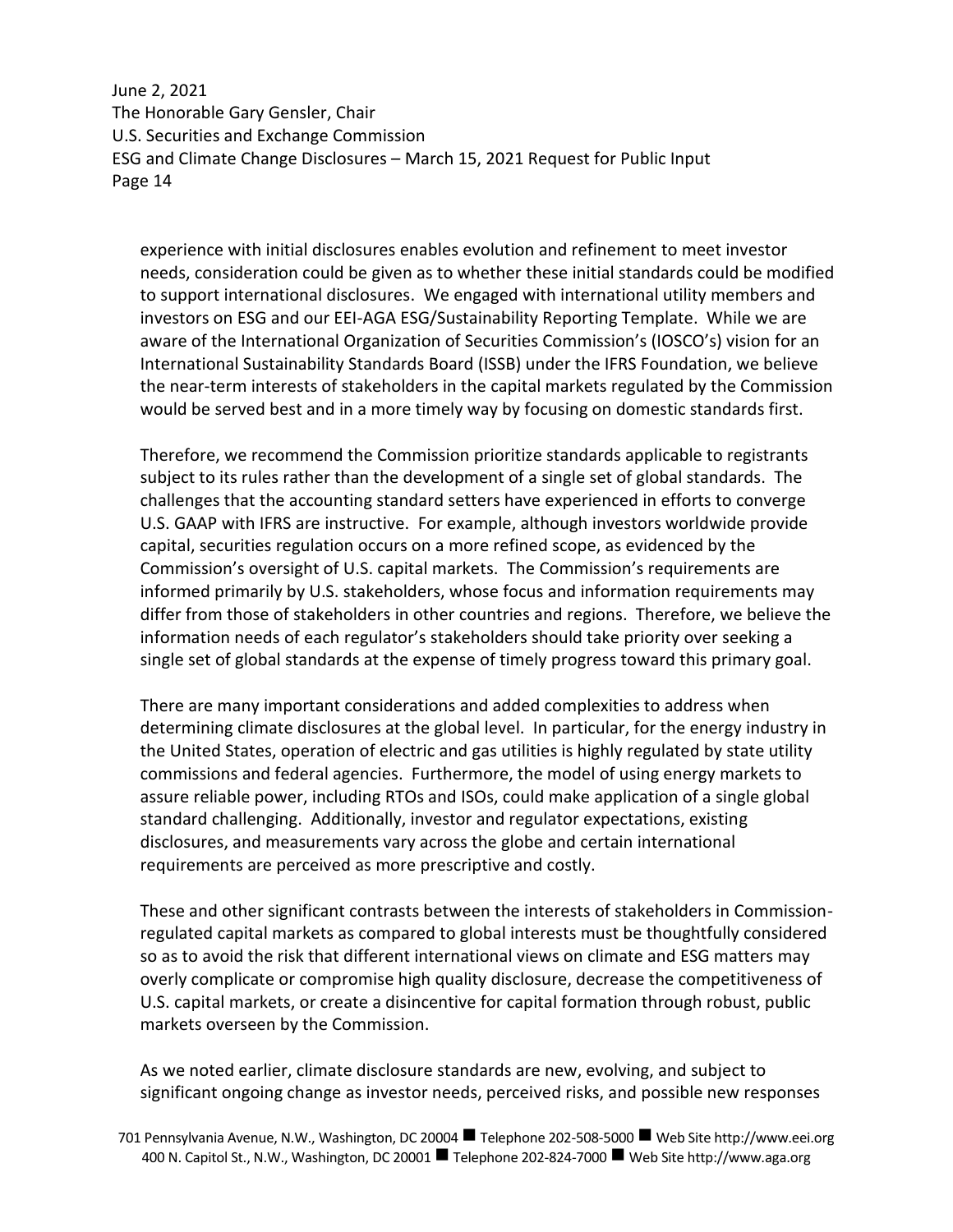are identified over time. Furthermore, the transition and physical risks, as well as opportunities, and climate impacts of companies in different countries and regions vary substantially worldwide, and the policy priorities of governments and regulators similarly diverge in dramatic ways in response to their most important stakeholders' interests. For all the reasons noted, we believe that establishing global climate reporting standards, while theoretically ideal, would be a Herculean and inefficient task and that the Commission and registrants should not delay their focus on better disclosure in order to achieve a global result.

**10. How should disclosures under any such standards be enforced or assessed? For example, what are the advantages and disadvantages of making disclosures subject to audit or another form of assurance? If there is an audit or assurance process or requirement, what organization(s) should perform such tasks? What relationship should the Commission or other existing bodies have to such tasks? What assurance framework should the Commission consider requiring or permitting?**

We acknowledge the importance of ensuring the reliability of climate-related disclosures, and based on our experience, our member companies have put in place a number of controls and procedures to ensure reliability. Therefore, we believe in the accuracy and completeness of our climate-related ESG disclosures in the EEI-AGA ESG/Sustainability Reporting Template, which we support for adoption as the recognized framework for ESG disclosures for our industry.

We do not believe that any additional certifications or reviews are necessary beyond measures already taken to assure reliability of all other information provided in disclosures under the same item within the SEC documents in which such disclosures are presented. Existing registrants generally have robust internal controls, compliance systems, and internal audit functions governing the presentation of financial information and related disclosures, processes and disciplines which would support new ESG disclosures. Furthermore, as a heavily regulated industry, our members' emissions are reported to and filed with state and federal regulatory agencies, and therefore there is a high level of assurance with climate-related data included in our ESG template. The development of those disclosures is subject to processes to assure consistency in each company's disclosures as well as comparability with others in our industry.

## **11. Should the Commission consider other measures to ensure the reliability of climaterelated disclosures? Should the Commission, for example, consider whether management's annual report on internal control over financial reporting and related**

701 Pennsylvania Avenue, N.W., Washington, DC 20004 Telephone 202-508-5000 Web Site http://www.eei.org 400 N. Capitol St., N.W., Washington, DC 20001 ■ Telephone 202-824-7000 ■ Web Site http://www.aga.org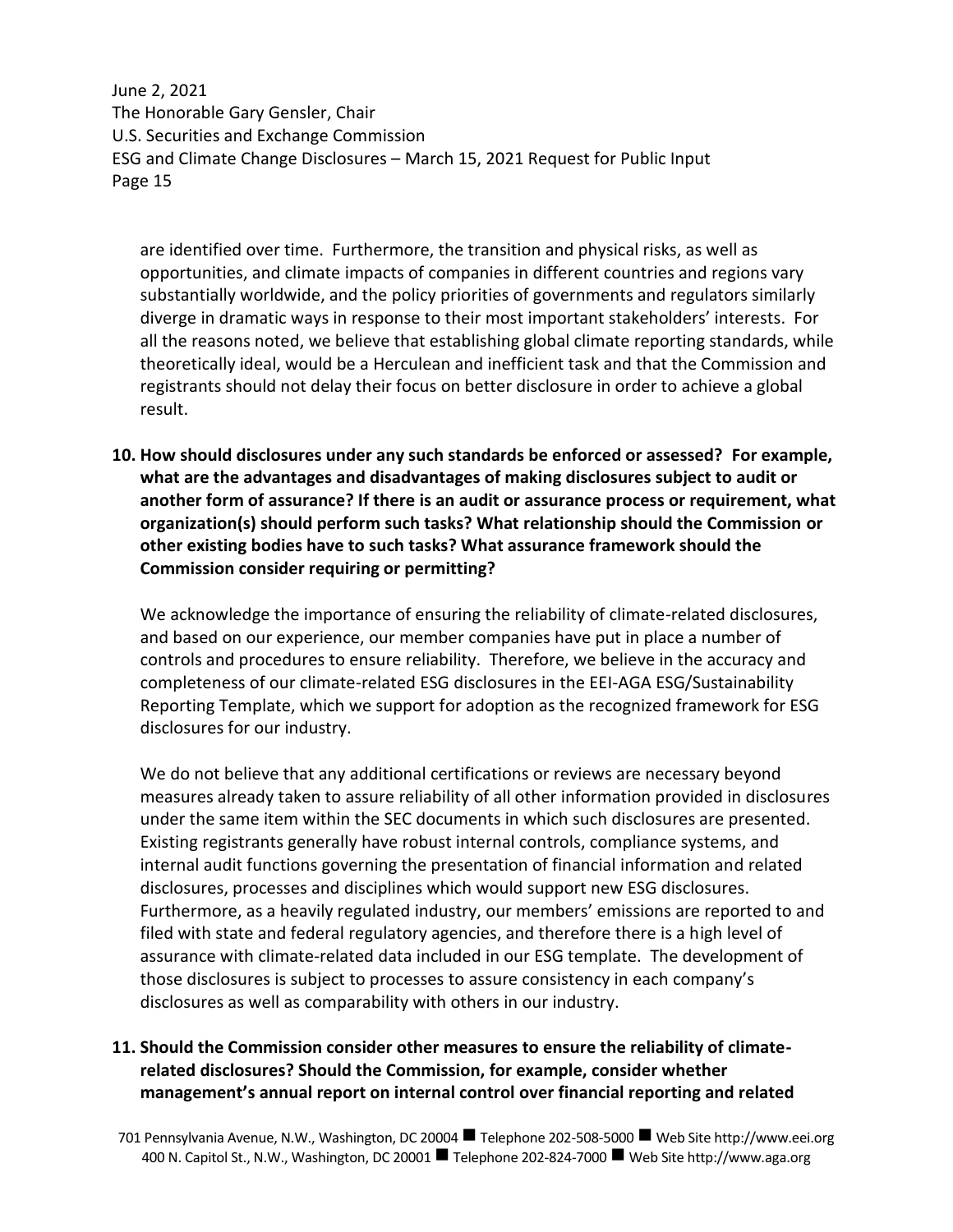# **requirements should be updated to ensure sufficient analysis of controls around climate reporting? Should the Commission consider requiring a certification by the CEO, CFO, or other corporate officer relating to climate disclosures?**

The Commission needs to be extraordinarily careful that climate disclosure requirements do not inadvertently create an opportunity for unnecessary litigation leading to costly, but largely useless, settlements. Climate change disclosure cases, in some instances, could result in significant additional direct and indirect costs to registrants and discourage voluntary disclosures beyond the minimum required for technical compliance. Deeming climate change disclosure to be "furnished" and not "filed" certainly will help in this regard.

The Commission also should provide an enhanced safe harbor provision for climate change disclosures similar to, and in line with, the protections afforded under the Private Securities Litigation Reform Act of 1995 for certain forward-looking statements. It bears repeating that climate change data is inherently uncertain—particularly scenario-based data and forward-looking models using the long time-horizons that typically are analyzed for such assessments—and the techniques and methodologies involved continue to evolve. Therefore, a safe harbor would allow companies to provide more robust information without requiring them to exhaust resources vetting it against every possible future outcome, regardless of probability.

**12. What are the advantages and disadvantages of a "comply or explain" framework for climate change that would permit registrants to either comply with, or if they do not comply, explain why they have not complied with the disclosure rules? How should this work? Should "comply or explain" apply to all climate change disclosures or just select ones, and why?**

We do not support a "comply or explain" approach assuming the adoption of industryspecific standards consistent with the process we recommend are adopted. As noted above, however, we believe that there should be flexibility in how registrants comply, and we believe that registrants should provide an explanation if they comply other than through the application of industry-accepted, nationally recognized approaches.

**13. How should the Commission craft rules that elicit meaningful discussion of the registrant's views on its climate-related risks and opportunities? What are the advantages and disadvantages of requiring disclosed metrics to be accompanied with a sustainability disclosure and analysis section similar to the current Management's Discussion and Analysis of Financial Condition and Results of Operations?**

<sup>701</sup> Pennsylvania Avenue, N.W., Washington, DC 20004 Telephone 202-508-5000 Web Site http://www.eei.org 400 N. Capitol St., N.W., Washington, DC 20001 ■ Telephone 202-824-7000 ■ Web Site http://www.aga.org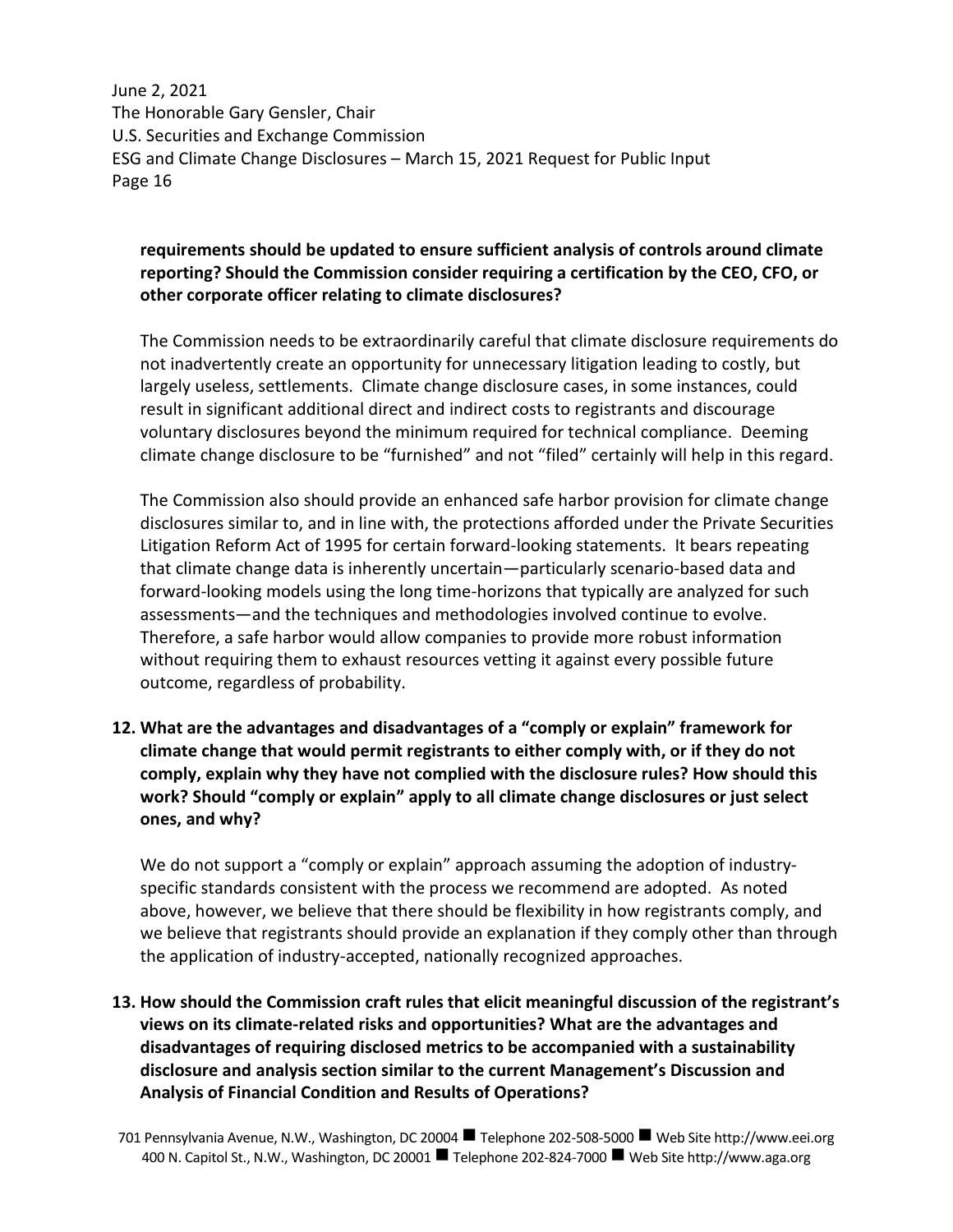We do not believe that the Commission needs to do anything further with respect to disclosure of climate-related risks and opportunities. The existing requirement to disclose material risk factors sufficiently captures the need to disclose climate-related risks, where material existing requirements, together with the approach we propose above, should assure appropriate risk disclosure.

Climate-related opportunities are speculative and generally are not appropriate for public disclosure except in a very conservative manner, consistent with emerging regulatory environmental and related regulatory regimes. While electric utilities believe that electrification of transportation can be a major opportunity, and gas utilities believe that Renewable Natural Gas (RNG) and hydrogen offer tremendous opportunities for gas distribution, we do not believe disclosure of these (or other) opportunities should be mandated. There simply is too great a risk for expensive litigation if these opportunities ultimately do not come to fruition. Furthermore, the existing framework under MD&A already requires disclosure of known trends or uncertainties that have had or that are reasonably likely to have a material favorable or unfavorable impact on financial results.

# **14. What climate-related information is available with respect to private companies, and how should the Commission's rules address private companies' climate disclosures, such as through exempt offerings, or its oversight of certain investment advisers and funds?**

We believe that the disclosure requirements need to apply to all businesses currently regulated by the Commission. To this end, we believe that the Commission has sufficient authority under the Investment Company Act of 1940 and the Investment Advisors Act of 1940 to require many private equity firms to make these disclosures on behalf of their portfolio companies or to cause those companies to make the disclosures.

**15. In addition to climate-related disclosure, the staff is evaluating a range of disclosure issues under the heading of environmental, social, and governance, or ESG, matters. Should climate-related requirements be one component of a broader ESG disclosure framework? How should the Commission craft climate-related disclosure requirements that would complement a broader ESG disclosure standard? How do climate-related disclosure issues relate to the broader spectrum of ESG disclosure issues?**

ESG disclosures are evolving, as are investor interests in different aspects of ESG. At present, information about the role of GHG emissions in climate change—under the "E" of "ESG"—clearly is the most pressing in terms of timing, as the existing SEC guidance on

<sup>701</sup> Pennsylvania Avenue, N.W., Washington, DC 20004 Telephone 202-508-5000 Web Site http://www.eei.org 400 N. Capitol St., N.W., Washington, DC 20001 ■ Telephone 202-824-7000 ■ Web Site http://www.aga.org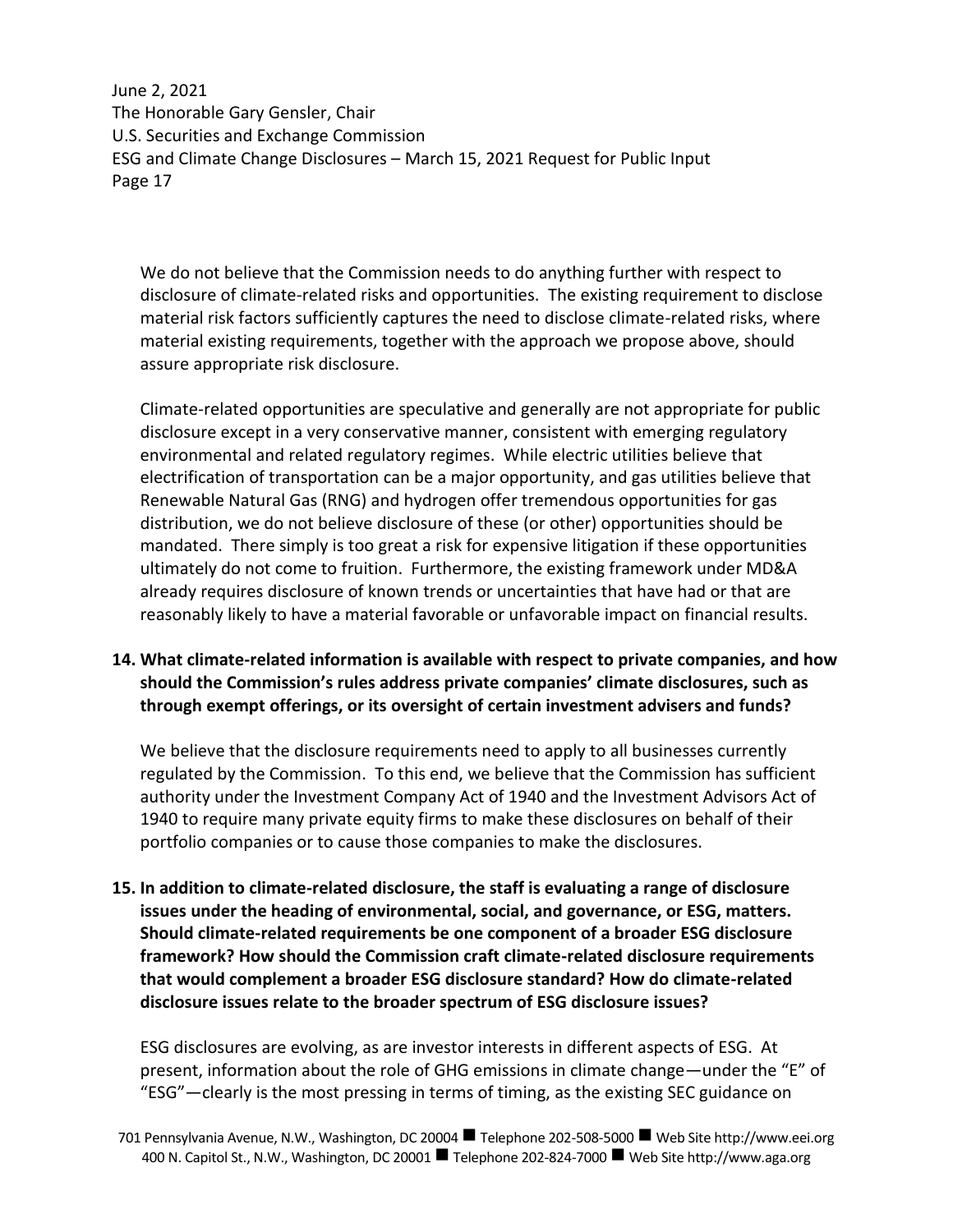climate disclosure is more than a decade old. If the Commission wants the best possible disclosure with respect to climate change, we do not believe that the Commission should overburden registrants at the current time by requiring other new social ("S") and governance ("G") disclosures as well, some of which are addressed elsewhere (such as recent amendments to Regulation S-K to provide for human capital disclosures and existing Regulation S-K requirements and proxy statement disclosure trends regarding various governance topics).

Climate issues are obviously a very important component of the ESG framework. There has been an increasing amount of "S" and "G" disclosure in recent years, and investors and freemarket pressure likely will continue to generate additional disclosure in these areas in due course. This is one reason why the newer versions of the EEI-AGA ESG/Sustainability Reporting Template have been revised to reflect additional "S" and "G" factors that we have found are important to our investors and other stakeholders. While these important issues need to be addressed appropriately, that should be done in a phased, deliberate manner.

## **Conclusion**

In conclusion, the electric and gas utility industry is committed to ESG and climate-related initiatives, and we support the Commission's focus on the related disclosures. Our experience in developing the EEI-AGA ESG/Sustainability Reporting Template, the first-of-its-kind, sectorwide ESG reporting template with a focus on environmental and climate disclosure, has helped to inform our comments to the Commission.

Although climate change, and ESG more generally, attracts a large amount of attention from a broad cross-section of individuals and organizations worldwide, we believe the Commission can achieve significant progress in this area if it focuses its effort on information that is material to investors and provides registrants with appropriate flexibility to make disclosures that meet investor needs, rather than by mandating one-size-fits-all solutions that could obscure the disclosures that are most important to investors.

Deeming climate change and other ESG disclosures to be "furnished" and not "filed" will be important, along with providing enhanced safe harbor provisions similar to, and in line with, the protections afforded under the Private Securities Litigation Reform Act of 1995 provided for certain forward-looking statements.

We also caution against delegating the development of public-company disclosure requirements to NGOs or private disclosure companies. These entities are not subject to

<sup>701</sup> Pennsylvania Avenue, N.W., Washington, DC 20004 Telephone 202-508-5000 Web Site http://www.eei.org 400 N. Capitol St., N.W., Washington, DC 20001 ■ Telephone 202-824-7000 ■ Web Site http://www.aga.org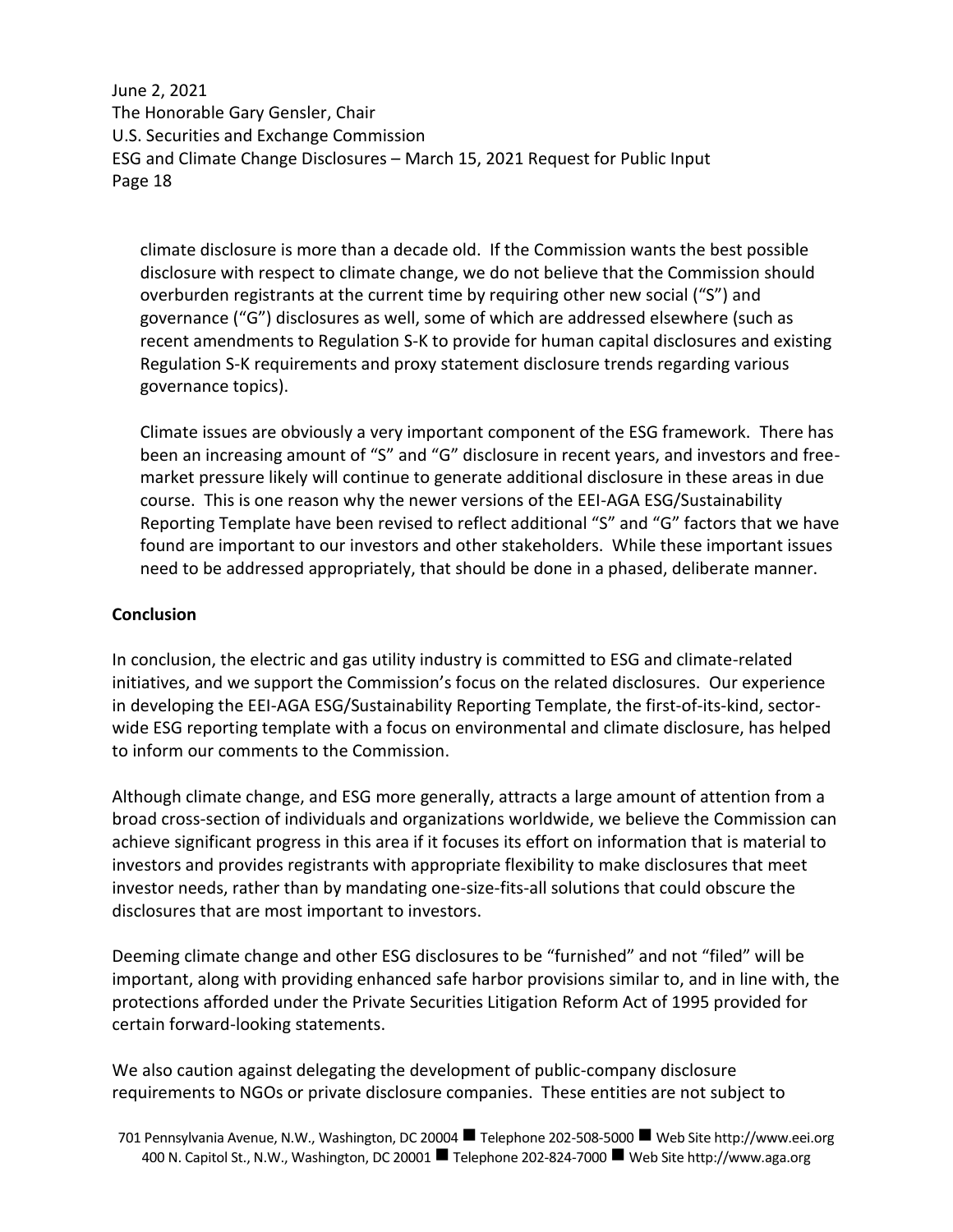Commission oversight, do not have a history of rule-making processes of the caliber that are essential for good public-company disclosure, and often have a primary mission other than providing investors with the timely, accurate, and material financial reporting information they need to make informed investment decisions.

However, should the Commission determine that it has the authority to designate an entity to develop climate-related disclosure standards for registrants, we recommend one with important organizational and process characteristics found in the FASB and PCAOB, including a focused mission, an expert board representing the full diversity of stakeholder interests, a rigorous and open process, transparent and impartial funding, and sound governance, complemented by Commission oversight before such standards are finalized. Additionally, focusing on the development of standards for registrants subject to the Commission's jurisdiction should take priority over admirable, but likely less timely, consideration of a single set of global standards.

\* \* \* \* \* \* \*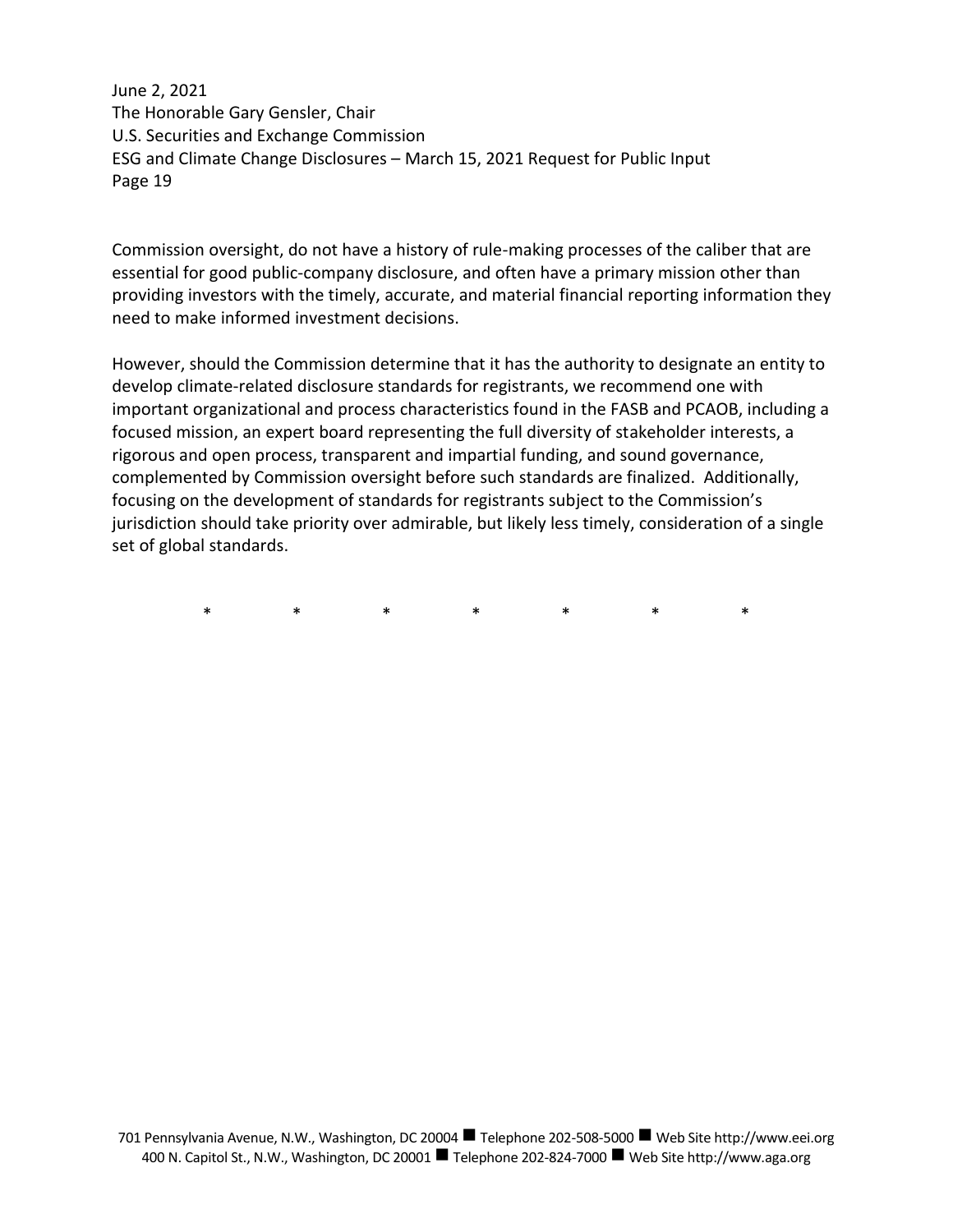Thank you for the opportunity to provide comments on the questions that you raised, and we look forward to working with the Commission as it considers ESG and climate-related financial disclosures.

Respectfully Submitted,

/s/ Richard F. McMahon, Jr.

Richard F. McMahon, Jr. Senior Vice President, Energy Supply & Finance Edison Electric Institute



/s/ Lori Traweek

Lori Traweek Chief Operating Officer American Gas Association



CC : Caroline A. Crenshaw, Commissioner Allison Herren Lee, Commissioner Hester M. Peirce, Commissioner Elad L. Roisman, Commissioner John Coates, Acting Director, Division of Corporation Finance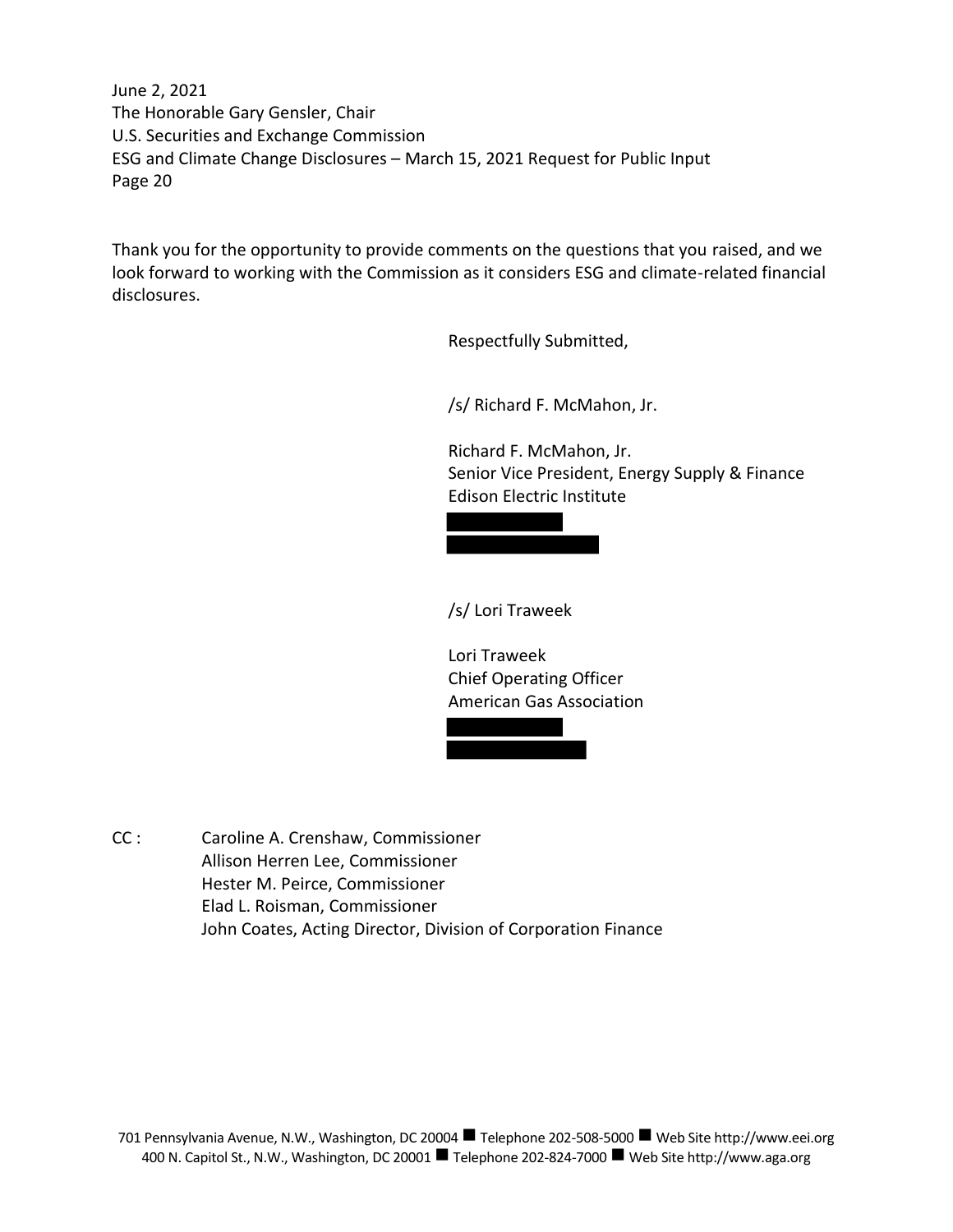# **APPENDIX EEI-AGA ESG/Sustainability Template – Version 3**

Below is information about the EEI-AGA ESG/Sustainability Template – Version 3. More details about the template, the process through which it has been developed and updated, and links to our members' most recent reports using the template are here for EEI members and here for AGA members. This version will be used for reporting later in 2021.

# **EEI ESG/Sustainability** Added Template - Version 3

#### **INTRODUCTION AND TEMPLATE DESIGN**

his document is a voluntary environmental, social, governance, and sustainability-related This document is a voluntary environmental, social, governance, and sustainability-related<br>("ESG/Sustainability") reporting template for regulated electric and gas companies. It was developed by the Edison Electric Institute (EEI) and the American Gas Association (AGA) under the quidance of the joint EEI-AGA member company ESG/Sustainability Steering Committee and an ESG/Sustainability Investor Group. The Steering Committee consists of a diverse group of member company representatives from various disciplines (e.g., Accounting, Environment, ESG/Sustainability, Finance/Treasury, Investor Relations, and Legal), and the Investor Group consists of a diverse group of institutional investors from various disciplines (e.g., Asset Management, ESG/Sustainability, Investment Banking and Research Analysis).

This voluntary template explicitly allows for flexibility in what is reported by each company. A company may, at their discretion, choose to post this information on the web and/or use it to supplement existing ESG/Sustainability reports. Companies may elect to include or exclude any of the topics outlined herein. However, one goal of this initiative is to provide consistent information to investors, so companies are encouraged to provide information. It is important to note that EEI, AGA, and our member companies do not consider all ESG/Sustainability information to be financially material and intend this ESG/Sustainability information to be supplemental to the information that is required to be provided in response to U.S. Securities and Exchange Commission's (SEC) reporting requirements, as currently constituted. To the extent that any of the information in this template is considered financially material by an individual company, such information would already be captured in the appropriate SEC required disclosures of that company. The ESG/Sustainability information in this template is therefore being provided to investors outside of the SEC reporting process.

Member companies that elect to complete the template are encouraged to convey the purpose of their participation in providing this information. A sample introductory note is provided for member company use in their completed template:

The template has been developed in response to the desire of investors and other stakeholders for ESG/Sustainability information that is consistent across the sector in terms of accessibility, content, timing, and presentation. Companies that participate in voluntarily providing ESG/Sustainability information in this format share a common goal to provide investors with relevant information that:

- Allows integration of ESG/Sustainability data and performance.
- Provides clarity of risks (e.g., stranded assets, regulatory issues, etc.) and opportunities (e.g., investments in renewables, etc.) and how they are being managed.
- Provides insight into growth strategy, assumptions, and future trajectory.
- Provides both qualitative and quantitative information.
- Serves as a primary reporting channel for consolidated ESG/Sustainability information relevant to investors and other stakeholders.